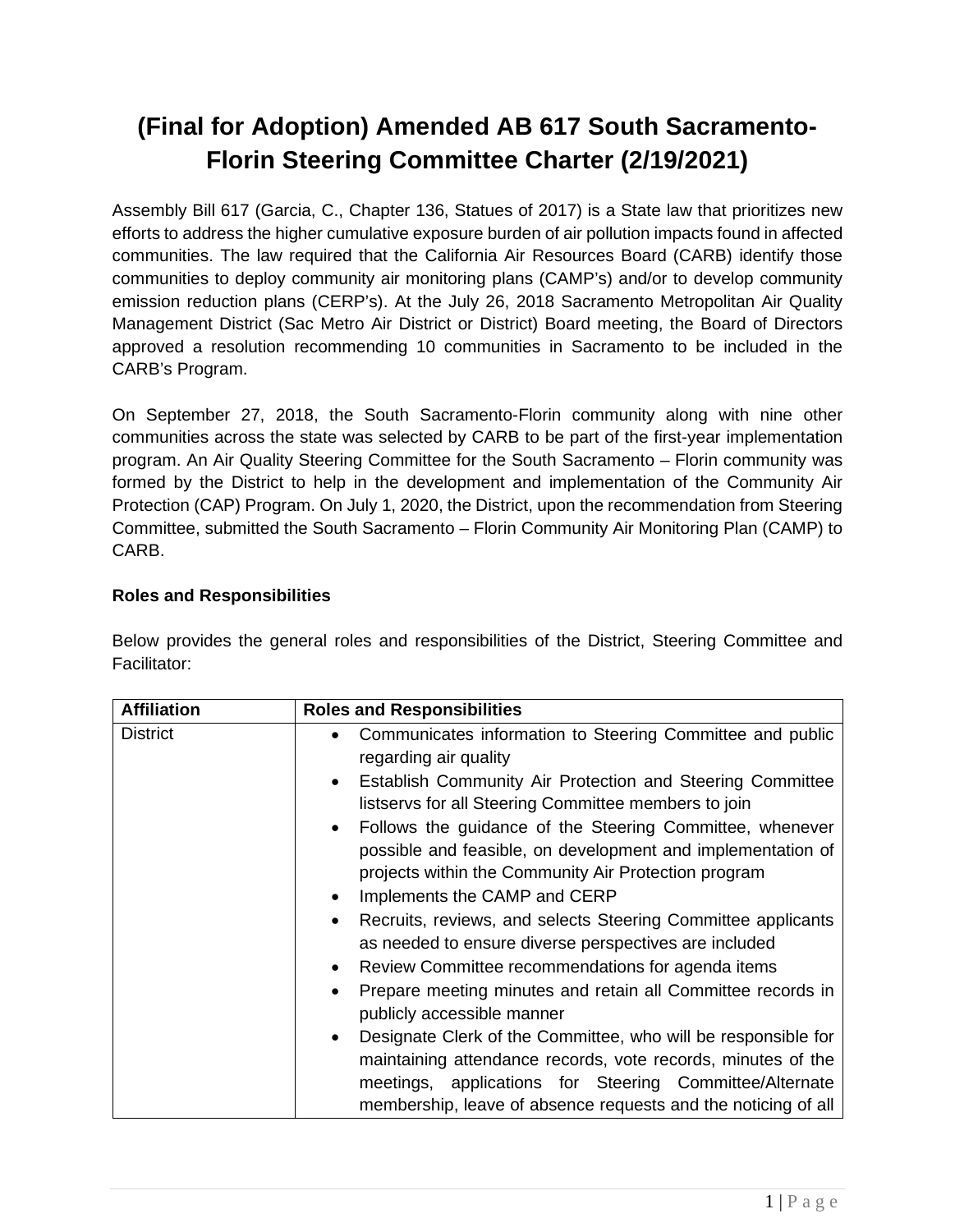|                           | regularly scheduled and special meetings, either in-person or<br>virtual meetings.                                                                                                                                                                                                                                                                                                                                                                                                                                                                                                                                                                                                                                                                             |
|---------------------------|----------------------------------------------------------------------------------------------------------------------------------------------------------------------------------------------------------------------------------------------------------------------------------------------------------------------------------------------------------------------------------------------------------------------------------------------------------------------------------------------------------------------------------------------------------------------------------------------------------------------------------------------------------------------------------------------------------------------------------------------------------------|
|                           | Maintain and update District's AB617 Community Air Protection<br>$\bullet$<br>webpage                                                                                                                                                                                                                                                                                                                                                                                                                                                                                                                                                                                                                                                                          |
| <b>Steering Committee</b> | Provides guidance and recommendations to the District on<br>$\bullet$<br>development and implementation of the CAMP, CERP, and<br>other relevant projects in the Community Air Protection<br>Program<br>Serve as liaison between the District and the community<br>Assists District staff in public outreach activities<br>Prepares for and attends regularly scheduled Steering<br>Committee meetings<br>Establish subcommittees and/or ad-hoc committees as<br>$\bullet$<br>appropriate<br>Review Charter annually<br>Sign up for and remain on both the Community Air Protection<br>$\bullet$<br>and Steering Committee listservs to ensure the members are<br>informed of all events relating to the Committee and the<br>Community Air Protection program |
| Facilitator               | Helps Steering Committee moderate discussions<br>$\bullet$                                                                                                                                                                                                                                                                                                                                                                                                                                                                                                                                                                                                                                                                                                     |
|                           | Assists Steering Committee in reaching consensus                                                                                                                                                                                                                                                                                                                                                                                                                                                                                                                                                                                                                                                                                                               |
|                           | Work with Co-Leads and District to coordinate an agenda                                                                                                                                                                                                                                                                                                                                                                                                                                                                                                                                                                                                                                                                                                        |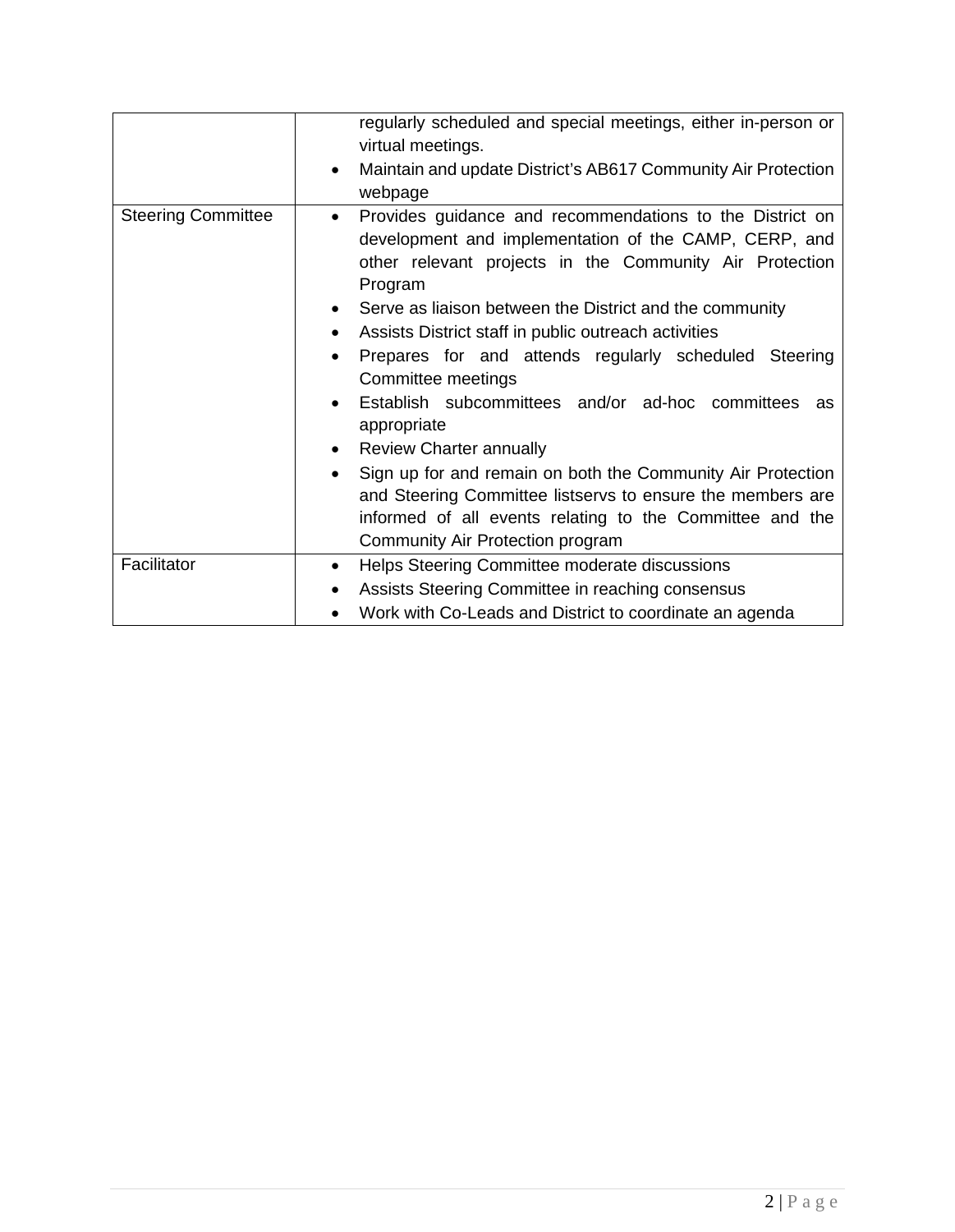|  | <b>Table of Contents</b> |
|--|--------------------------|
|  |                          |

| ARTICLE IV. OFFICERS, COMMITTEE FACILITATOR, AND CLERK OF THE |  |
|---------------------------------------------------------------|--|
|                                                               |  |
|                                                               |  |
|                                                               |  |
|                                                               |  |
|                                                               |  |
|                                                               |  |
|                                                               |  |
|                                                               |  |
|                                                               |  |
|                                                               |  |
|                                                               |  |
|                                                               |  |
|                                                               |  |
|                                                               |  |
|                                                               |  |
|                                                               |  |
|                                                               |  |
|                                                               |  |
|                                                               |  |
|                                                               |  |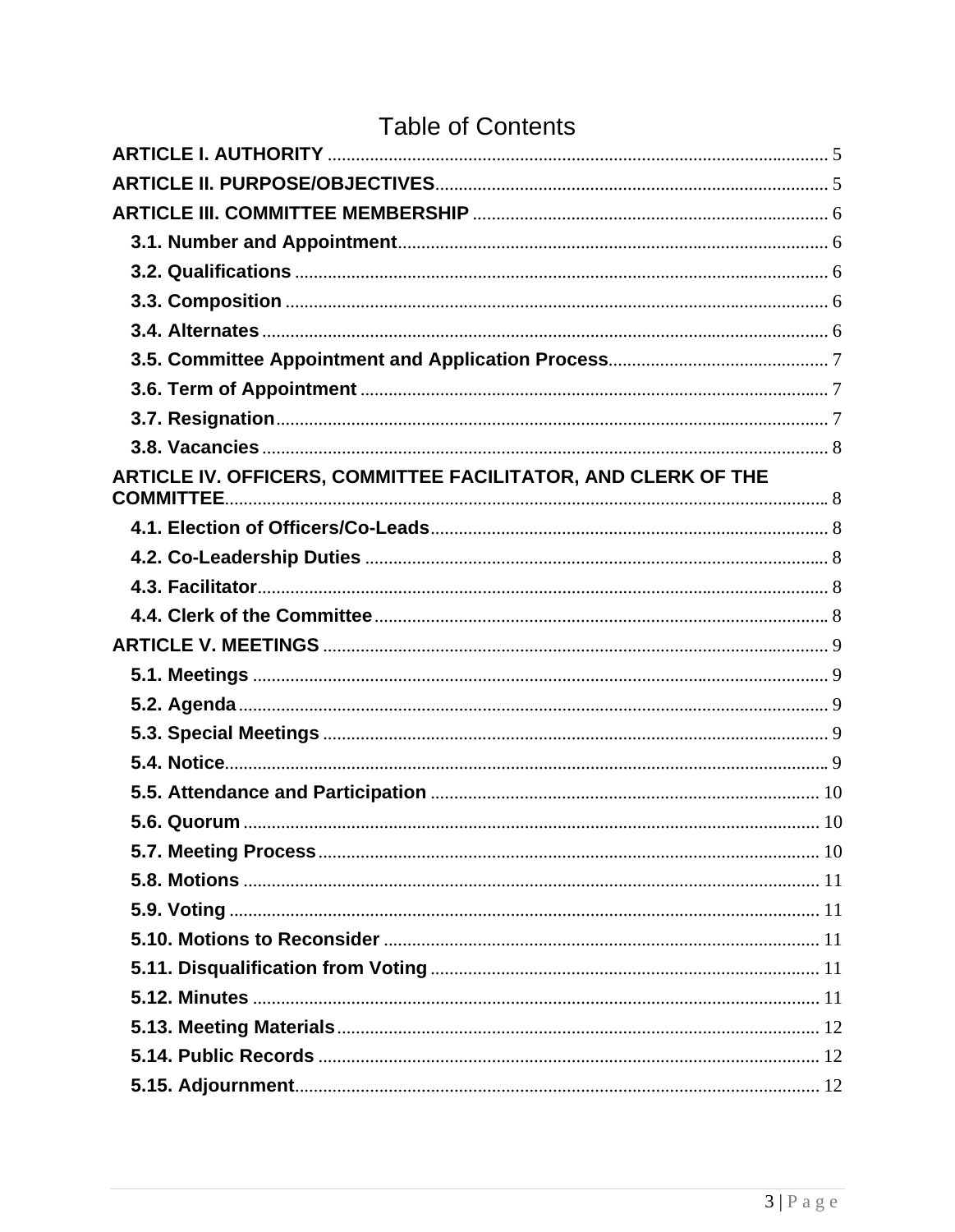| 7.6 Conduct with Other Agencies, Boards and Commissions  14                    |
|--------------------------------------------------------------------------------|
| ARTICLE VIII. AMENDMENTS AND DECISION MAKING PROCESS 15                        |
|                                                                                |
|                                                                                |
|                                                                                |
| Attachment A: AB 617 South Sacramento - Florin CSC Selection Process  16       |
| Attachment B: South Sacramento - Florin Steering Committee Participation       |
| Attachment C: Conflict of Interest Statement for South Sacramento - Florin CSC |
|                                                                                |
|                                                                                |
|                                                                                |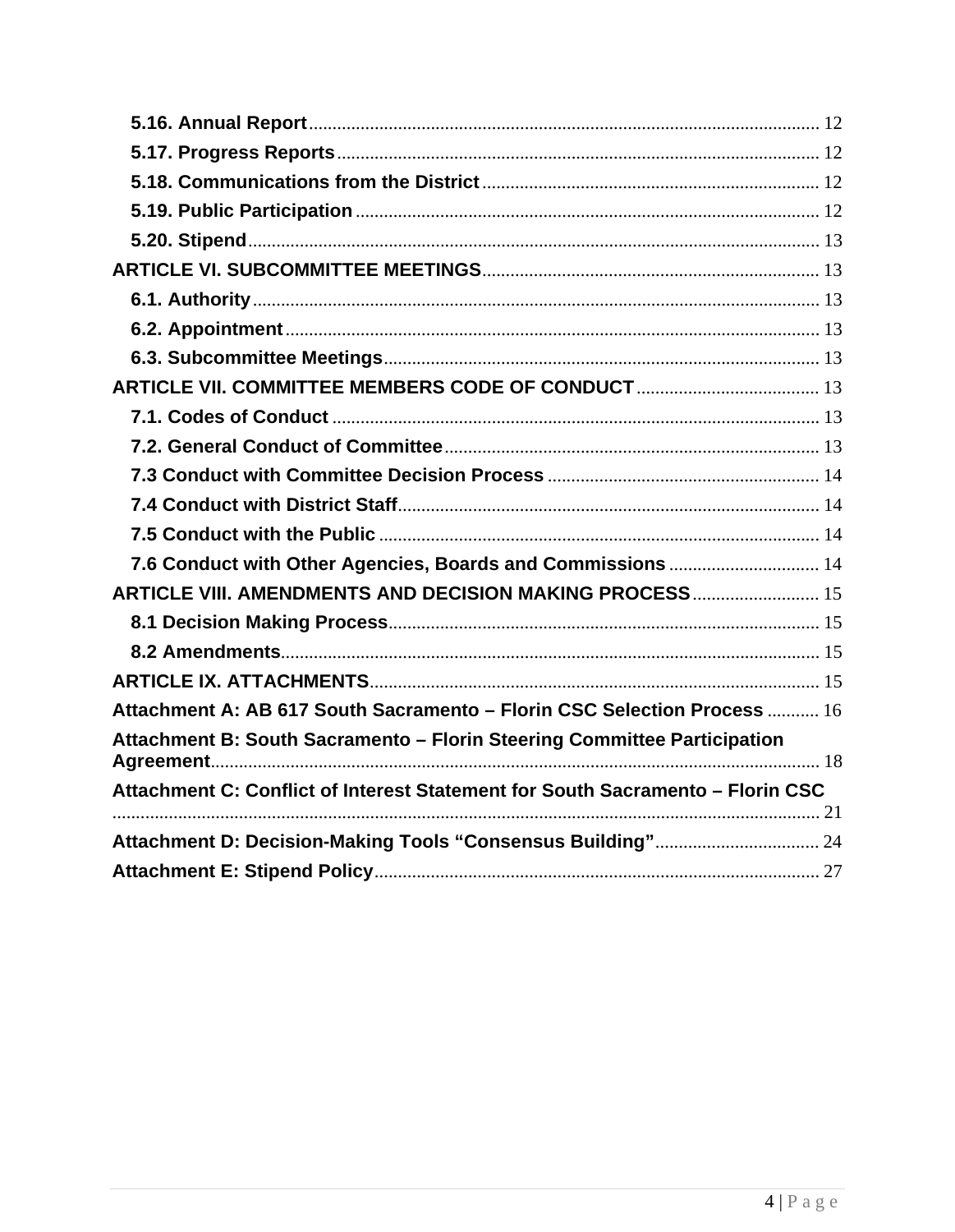# <span id="page-4-0"></span>**ARTICLE I. AUTHORITY**

Assembly Bill 617 (AB 617) is designed to implement strategies for monitoring and/or emissions reduction in communities affected by a high cumulative exposure burden and provide education to these underserved communities to increase awareness on air quality matters, which will lead to positive behavioral changes that improve air quality and/or protect public health. This partnership is created as a collaboration between the District and the South Sacramento-Florin Steering Committee (Committee) under the statutory authority of California AB 617.

The Committee will support active community involvement and collaboration in the development of the Community Air Protection (CAP) Program by providing a forum for identifying community issues, and potential solutions with all relevant parties. The Committee will advise the District with guidance on the existing community air monitoring program (adopted July 2020) and on any future CERP.

A collaborative partnership between the District and the Committee is desired and necessary to ensure the successful implementation of AB 617. The District is responsible for administering AB 617 activities, including but not limited to the implementation of the Community Air Monitoring Plan and a future Community Emissions Reduction Program. As such, final decision-making authority regarding the AB 617 activities resides with the District as required by law. The District is committed to working to improve air quality in the South Sacramento-Florin community and will follow the guidance of the Committee, whenever possible, feasible and allowed by law.

# <span id="page-4-1"></span>**ARTICLE II. PURPOSE/OBJECTIVES**

The Committee will be responsible for discussing and providing recommendations to the District regarding the implementation of the Community Air Monitoring Plans (CAMP), the future development and implementation of Community Emissions Reduction Programs (CERP) if selected by the State, and other relevant projects in the CAP Program, including but not limited to the following:

- 1. Determination of the final boundaries of the community to be served under the CAP Program;
- 2. Community profile including mapping pollution sources and sensitive receptors and technical assessment;
- 3. Approaches for community engagement and outreach;
- 4. Mechanisms for engaging and coordinating with other agencies;
- 5. Issues and sources contributing to the community's air pollution challenges;
- 6. Responsibility/authority of government agencies, non-profit entities, and other community members to address air pollution challenges;
- 7. Strategies for developing/implementing the CAP Program;
- 8. CAP Program targets and strategies;
- 9. CAP Program Air Monitoring;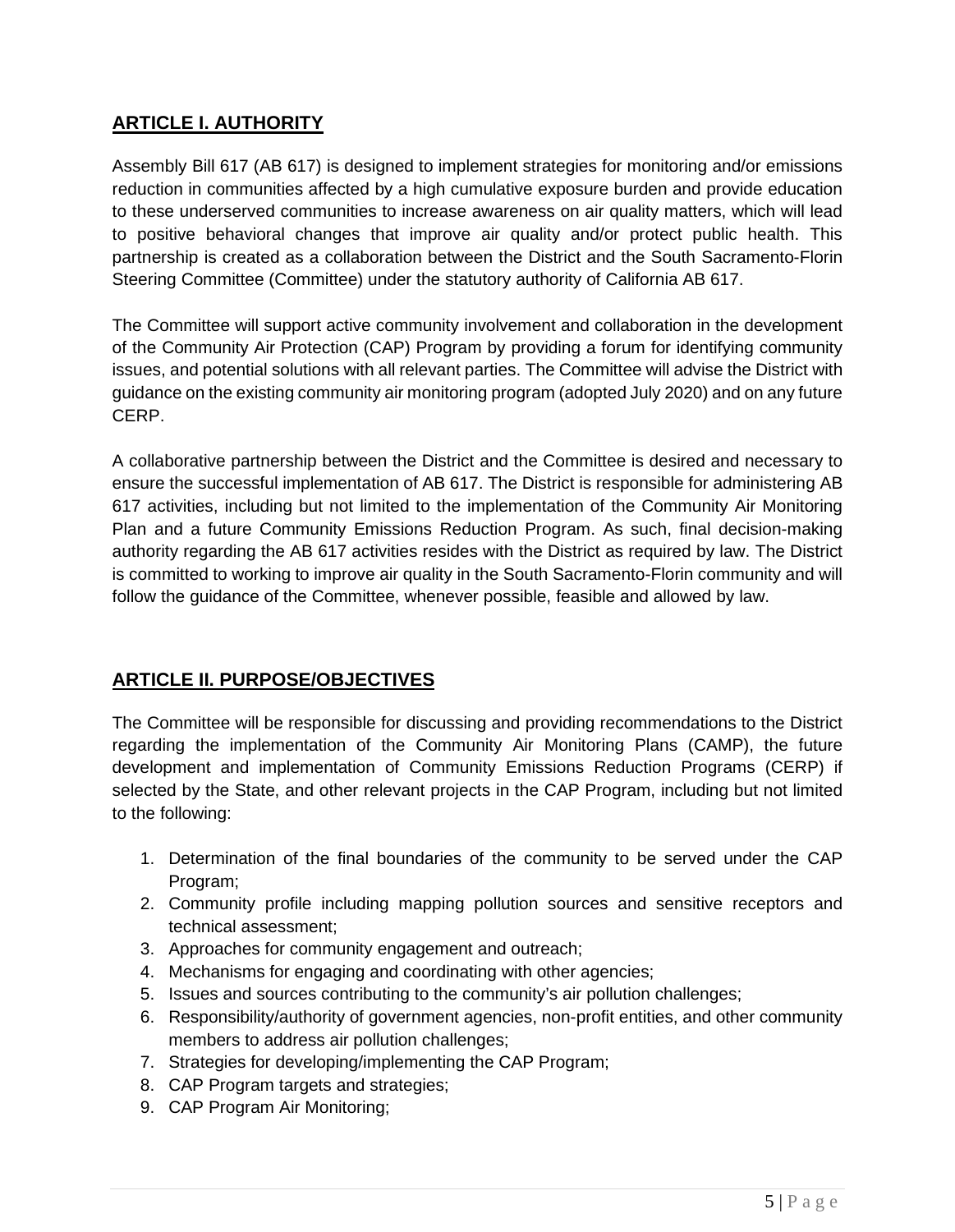- 10. CAP Program Enforcement;
- 11. Metrics to track progress of CAP Program;
- 12. Provide annual budget projections and quarterly updates relevant to implementation. Quarterly updates include only basic information such as the total funds allocated to implementation, expended funds to date for implementation, and remaining balance of the implementation funds;
- 13. Soliciting and disseminating information to and from community stakeholders; and
- 14. Review existing plans, studies, and monitoring data on air quality to provide strategic input towards air monitoring plan and emissions reduction program development.

#### <span id="page-5-0"></span>**ARTICLE III. COMMITTEE MEMBERSHIP**

<span id="page-5-1"></span>**3.1. Number and Appointment** The Committee will consist of up to 15 voting members selected by the District. (Attachment A *Steering Committee Selection Process*). Each member will be appointed in accordance with appointment and application process discussed below and in Attachment A.

1. The District will open the recruitment process when there are less than 13 voting members. The District will review the applications at the end of each calendar quarter (March, June, September, December) unless the Committee requests and the District agrees otherwise.

<span id="page-5-2"></span>**3.2. Qualifications** Each member of the Committee will either reside, work at, or own a business within the defined community boundaries. Applicants who represent a community organization that operates within the community boundary will also meet the qualifications for membership listed above. Additionally, each member will meet the qualifications of those positions as stated in section 3.3 and Attachment A.

#### <span id="page-5-3"></span>**3.3. Composition** The fifteen voting members shall include:

- 1. Two (2) Co-Leads of the Steering Committee
- 2. Thirteen remaining members including Residents, Environmental/Social Justice community-based organizations, Businesses, Schools, Public Health, and Human service provider organizations. (Specifics are detailed in Attachment A of this document)

<span id="page-5-4"></span>**3.4. Alternates** Each of the Committee's members specified in Section 3.3 may designate one (1) alternate. Alternates may be designated upon acceptance to the Committee or upon renewal of a Committee member's term. Alternates must complete an application and will be vetted by the District in order for their designation to be approved. The alternate should be formally associated with the same entity the Primary member normally represents (see Attachment A). Primary member will update their Alternate on Committee business. Alternates are welcomed to attend all meetings and will only vote in absence of the primary member.

The alternate is eligible to vote when the primary member is unable to attend and vote themselves. Primary members must notify the co-leads and/or Clerk if they are unable to attend a meeting and the alternate will attend in their place.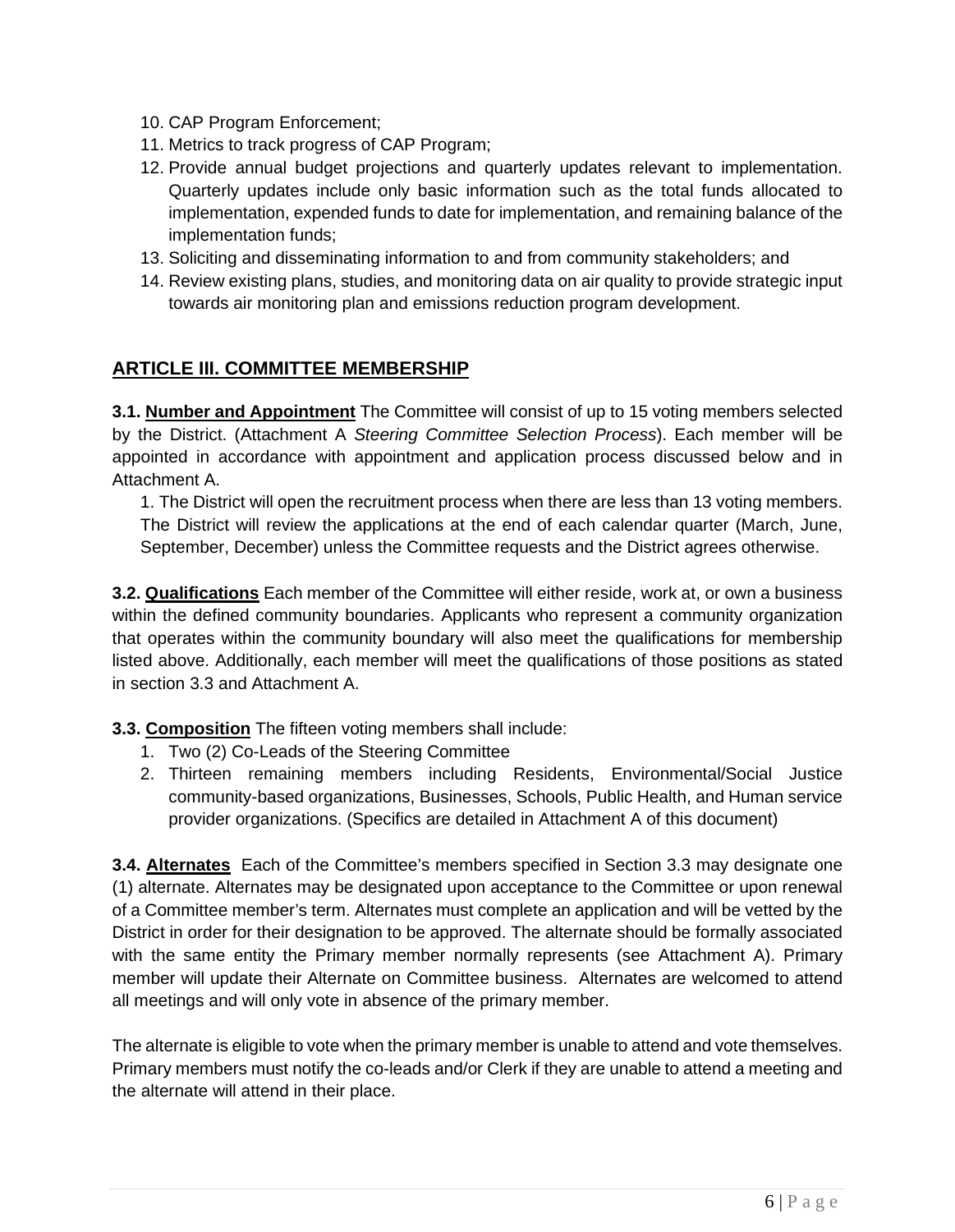<span id="page-6-0"></span>**3.5. Committee Appointment and Application Process** The District will select Committee appointment(s) of new members in the following manner:

- 1. Positions should be appointed in compliance with the standardized application process laid out in Attachment A and applicable sections of Article III of this document. Applicants need to identify eligibility and demonstrate interest in serving.
- 2. All applications for the appointment of Committee members will be assembled by the Clerk of the Committee. Applications will be maintained by the District for a period of 24 months.
- 3. The District will review application eligibility and utilize various recruiting resources as specified in Attachment A to ensure a diverse range of voices are represented. The finalist list will be submitted to Co-Leads for review and recommendations. The final selections will then be submitted to the Committee for a vote of recommendation and the District will consider this in the final decision process and offer of a formal on-boarding orientation.

**3.6 Committee Appointment of Co-Leads** The position of Community co-lead (formally Chair and Vice-Chair) will be done by vote of the Committee Membership annually. Reappointments are allowed.

<span id="page-6-1"></span>**3.7. Term of Appointment** There will be a learning curve associated with air quality issues in the South Sacramento-Florin community. For that reason, the Committee terms will be for two (2) years. A member who has adhered to all conditions in the participation agreement may apply for additional terms as follows. Current members as of December 2020 can reapply for a 1-year term. All subsequent reapplications will be for two (2) year terms to create a staggering of terms.

*The staggering of terms will prevent a crippling loss of knowledge from the committee at one time. Existing members as of December 2020 choosing to continue their service will renew for a 13 month term ending on January 31, 2022. Members who join to fill a vacancy left by one of these existing members will only serve for the remainder of their term until January 31, 2022.* 

*Effective January 31, 2021, all new members will be added for two-year term (that term ends two years later on January 31, 2023). New members who join to fill a vacancy left by a member who joined after January 31, 2021, will only serve for the remainder of the twoyear term until January 31, 2023.* 

Seeking a balance of representation for the neighborhoods of the defined community boundaries requires outreach (as discussed in Attachment A) and the support of new members not familiar with air quality issues or the mission of the Committee. District staff will meet with new members to provide on-boarding and materials to bring them up to speed. The District should have an onboarding process, which will ensure that each new member gets the same on-boarding material and training (CAP documents, past meeting materials, and training videos, etc.).

<span id="page-6-2"></span>**3.8. Resignation** Although Committee members are expected to complete their entire term of appointment, the member may resign at any time by written notice to the Clerk and the Co-Leads.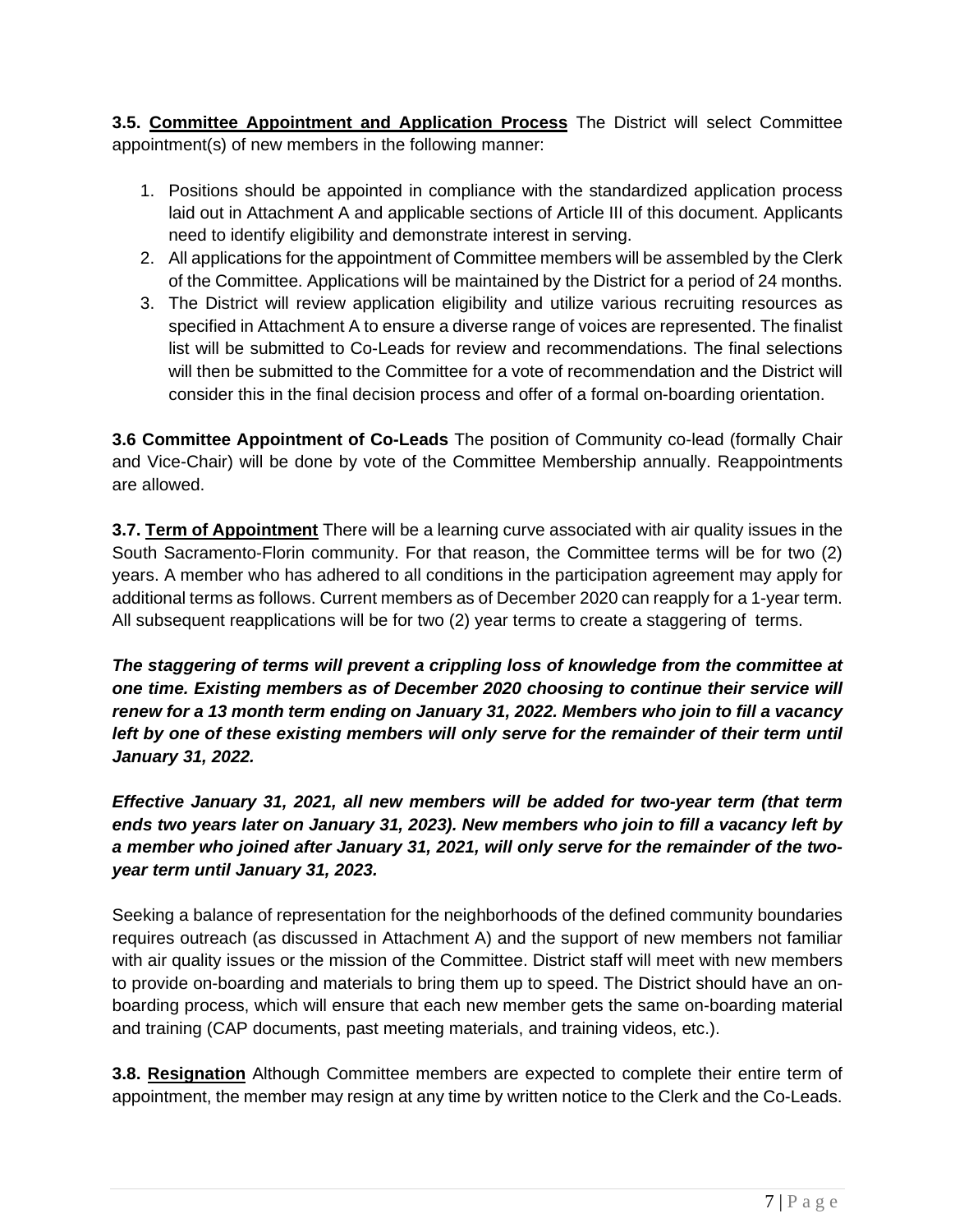The Clerk will have the notice enter into the next public meetings of the Committee. Acceptance of a resignation will not be necessary to make it effective.

<span id="page-7-0"></span>**3.9. Vacancies** When vacancies occur on the Committee, they will first be offered to be filled by the designated Alternate, if the primary member adhered to all conditions of the participation agreement. The former Alternate may identify a new Alternate pursuant to section 3.4. Otherwise, applicants filling a vacancy must follow the standardized process for all (new) applicants. The pool of vetted applications can be a source of filling the vacancies. The applications will be held for two years by the District. Vacancies will be filled for the remaining duration of the previous Committee member's term; the two-year service term does not restart when a vacancy is filled.

# <span id="page-7-1"></span>**ARTICLE IV. OFFICERS, COMMITTEE FACILITATOR, AND CLERK OF THE COMMITTEE**

<span id="page-7-2"></span>**4.1. Election of Officers/Co-Leads** The officers of the Committee are the Co-Leads (formerly Chair and Vice-Chair). At the first meeting of the new calendar year, Committee members must elect Co-Leads. At that meeting, a Committee member can nominate any Committee member to serve in the capacity of a Co-Lead or self-nominate. The nominees may speak regarding their qualifications and willingness to serve and answer questions of the Committee and from the public. The Committee may discuss the nominations. When the vote is called, each present member of the Committee may cast a single vote for each Co-Lead position. Reappointments are allowed.

<span id="page-7-3"></span>**4.2. Co-Leadership Duties** The duties of the Co-Leads include, but are not limited, the following:

1. The Co-Leads will take the role as the meeting chairs during the meetings.

2. The Co-Leads will meet and work with the District, and Facilitator to review committee recommendations for agenda items and other relevant information to develop meeting agendas. Also see Section 5.2.

3. The Co-Leads will help communicate information related to the Steering Committee to the Committee members.

4. The Co-Leads will work with the District and Facilitator to plan and coordinate meeting activities and discussions to ensure the meetings are informative and productive.

<span id="page-7-4"></span>**4.3. Facilitator** A professional and impartial facilitator will be used (contingent upon funding) to help the committee moderate discussions and assist in reaching consensus in the committee's decision-making process. The Facilitator will work with the Co-Leads and District to help coordinate an agenda to help ensure the smooth running of the meetings.

<span id="page-7-5"></span>**4.4. Clerk of the Committee** The Clerk of the Committee (Clerk) is a designee of the District and is responsible for maintaining attendance records, vote records, minutes of the meetings, applications for the Committee, leave of absence requests, and noticing of regularly scheduled or special meetings of the Committee. The Clerk can be determined, changed, or substituted for at the discretion of the District.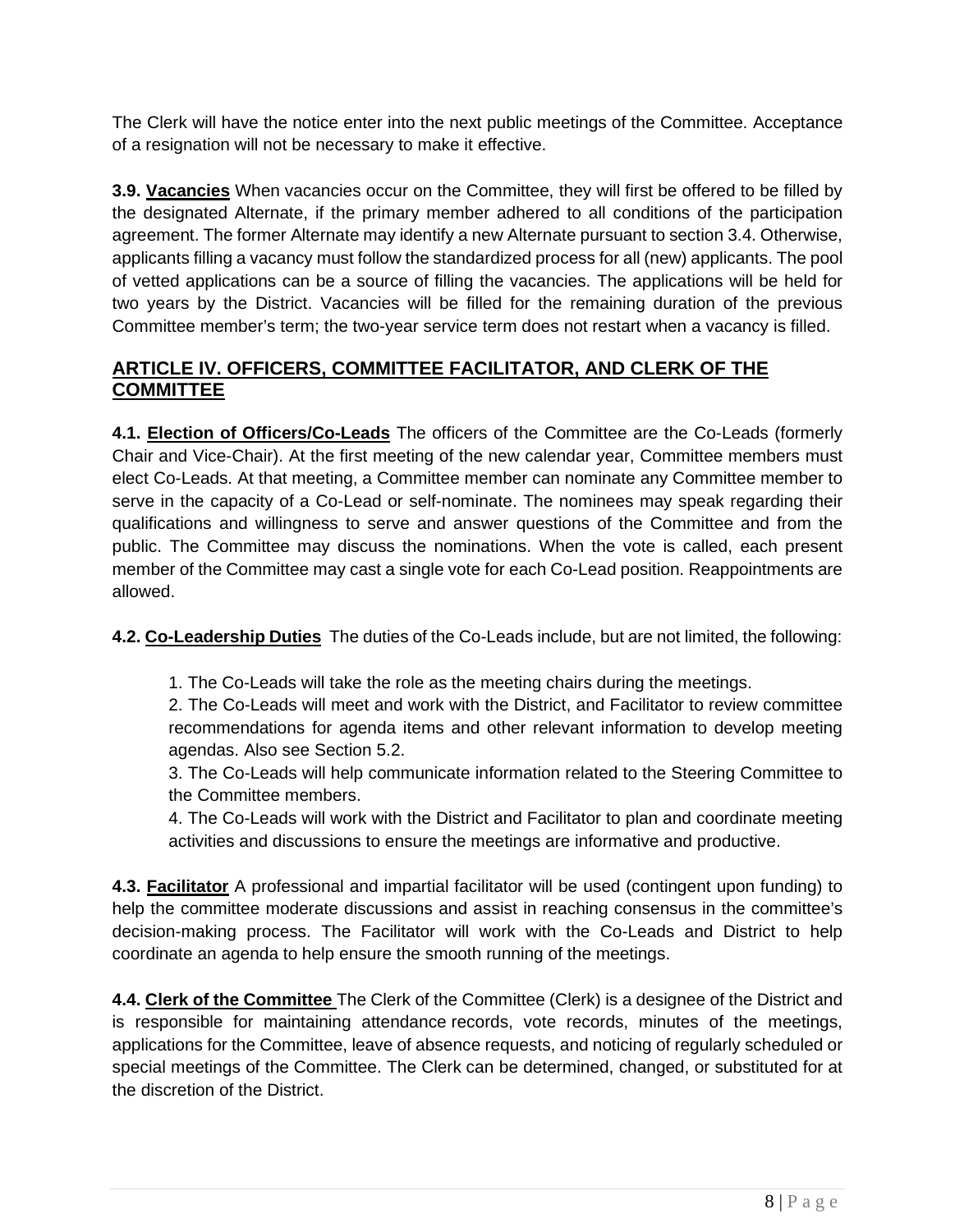1. Committee Members can contact or send information, meeting materials, or requests to the Clerk by emailing: [AB617Clerk@airquality.org.](mailto:AB617Clerk@airquality.org)

# <span id="page-8-0"></span>**ARTICLE V. MEETINGS**

The Committee and the District will create a transparent and accessible meeting process that encourages public participation. The District has determined that the CSC is not formally governed by the Brown Act, but this charter does include Brown Act elements to ensure transparency and public participation.

<span id="page-8-1"></span>**5.1. Meetings** The Committee and the District shall establish the time and place for its regular meetings. The date, hour, and location of regular meetings shall be agreed on by the Committee and the District. The Committee shall plan to hold at least one regular meeting each month of every calendar year. In the event of a lack of agenda topics, pending technical analysis, or any other reason, the Co-leads and the District shall determine if the following scheduled monthly meeting is canceled. Co-leads will work with the Committee members to address any concerns regarding the meeting cancellation.

<span id="page-8-2"></span>**5.2. Agenda** The Co-Leads, District and Facilitator will determine which items to include on the next meeting's agenda based on the needs the Committee. A draft agenda of the upcoming meeting will be shared with the Committee via email at least seven (7) days before the next meeting.

1. Committee members may request an item for an upcoming meeting agenda via written request to the Co-Leads and District, or by suggesting an agenda item during the New Business section of a Committee meeting. The District will keep all agenda item suggestions received from Committee members for future consideration.

2. All agendas shall include an item for a general public comment period.

3. In the event that an agenda item remains unresolved, a majority of the Committee may decide to continue any unfinished business at the next regularly scheduled meeting.

<span id="page-8-3"></span>**5.3. Special Meetings** A special meeting is a meeting held in between regularly scheduled meetings when urgent or additional topics require a Steering Committee decision. Only items on the special meeting agenda may be discussed by the Committee and public comment can only address items on the agenda. Special meetings may be held as necessary and agreed upon by the majority of the Committee member and the District.

<span id="page-8-4"></span>**5.4. Notice** Public notice of all Committee regular and special meetings shall be publicly posted on the District website and/or outside the District building. Regular meeting shall be publicly posted 72 hours prior to the upcoming regular meeting. Special meeting shall be publicly posted 24 hours prior to the upcoming special meeting.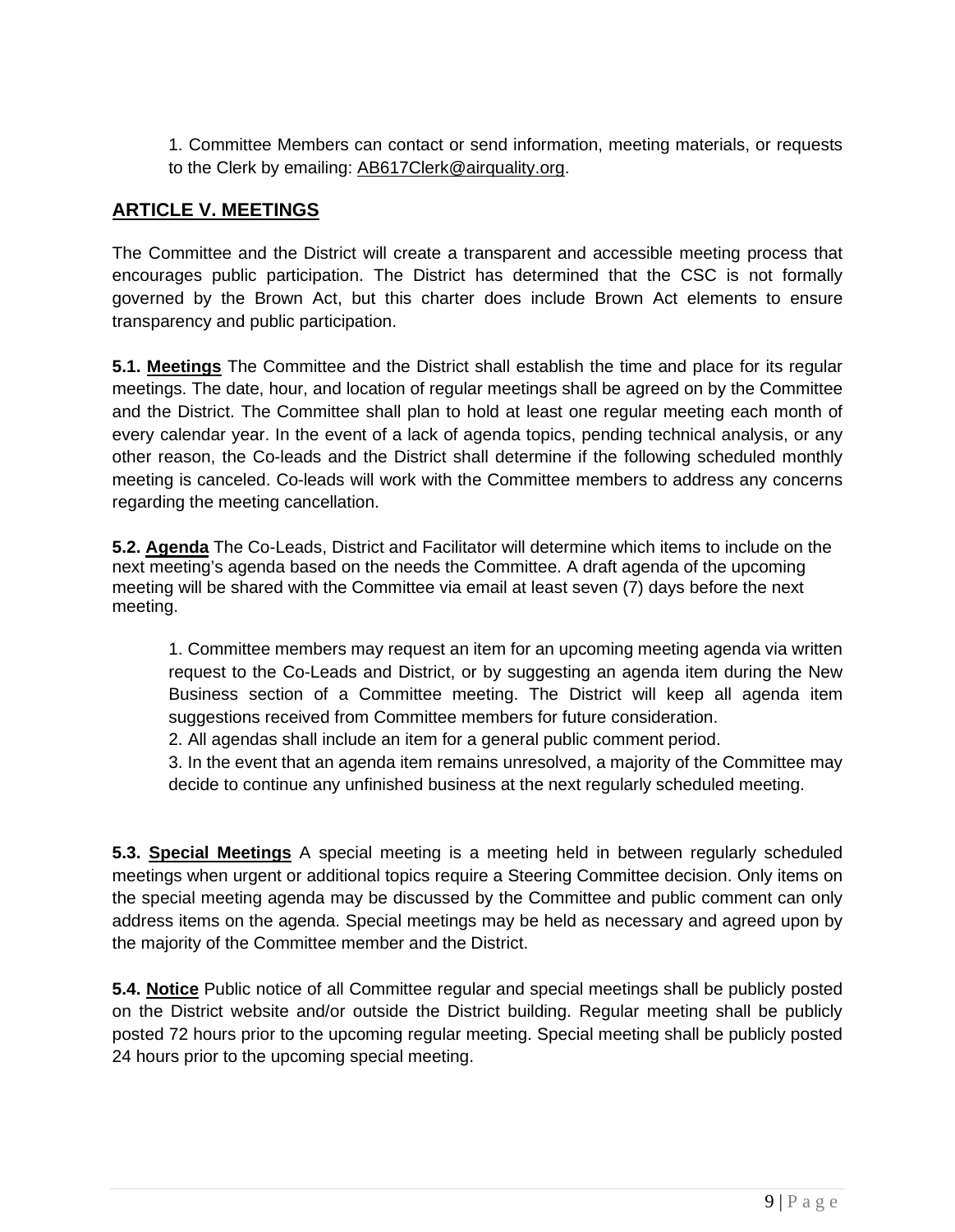<span id="page-9-0"></span>**5.5. Attendance and Participation** Committee members or their alternates are expected to attend each Committee meeting in person or participate through a mechanism approved by the Co-Lead team and the District. When a member or their alternate has failed to attend three (3) consecutive meetings (without a leave of absence) or half the meetings in any twelve (12) month period, the Co-Leads shall be notified. The Co-Leads and Committee members shall discuss the absences, the reason(s) for the absences, and the impact of the absences on the Committee. Corrective action, if necessary, will be determined on a case-by-case basis by the Committee, which can include termination of serving on the Steering Committee.

1. Committee member may request a leave of absence. A request for a leave of absence shall be made in writing within 10 days of start of leave of absence to the Committee Co-Leads and the Clerk at any point during a Committee member's term for reasons of health, work, or other temporary circumstance. The decision to approve the leave of absence rests with the Co-Leads. A leave of absence shall not exceed three (3) months cumulatively.

<span id="page-9-1"></span>**5.6. Quorum** A majority (more than 50%) of current members (or alternates) of the Committee not on a leave of absence shall constitute a quorum. Vacant seats shall not count as "current members." Each member of the Committee shall be entitled to one (1) vote. A vote of the majority of the members present with at least a quorum in attendance shall be required to take action, and/or make a recommendation. No proxy or absentee voting shall be permitted, except as permitted under Section 3.4 Alternates rules.

#### <span id="page-9-2"></span>**5.7. Meeting Process**

1. Items on the agenda will be considered in order unless the Co-Lead announces a change in the order of consideration.

2. The Co-Lead will first introduce the agenda item and then pass it on to the responsible source of the report, such as the District, Committee member, or invited guests.

3. Members of the public may speak after recognition by the Co-Lead or the Facilitator. The public will have opportunity to comment either before or during Committee discussion of the item. Also see Section 5.19.

4. For a vote on an agenda item, a Co-Lead may make a motion or invite a motion to be made. A member of the Committee will make a motion and a Co-Lead will ask for a second. If the motion is unclear or additional discussion is needed, a Committee member may request for clarification at this time.

5. The Co-Leads will initiate a vote and announce the results for the record.

6. Confidential information such as sensitive personal information (details such as sharing employment information, personal financial information, health status, etc.) will not be subject to discussion or disclosure in open sessions of the Committee. Confidential information (financial disclosure) can only be discussed in a closed session (no public attendance) and any decisions from the closed session shall be announced in the open session.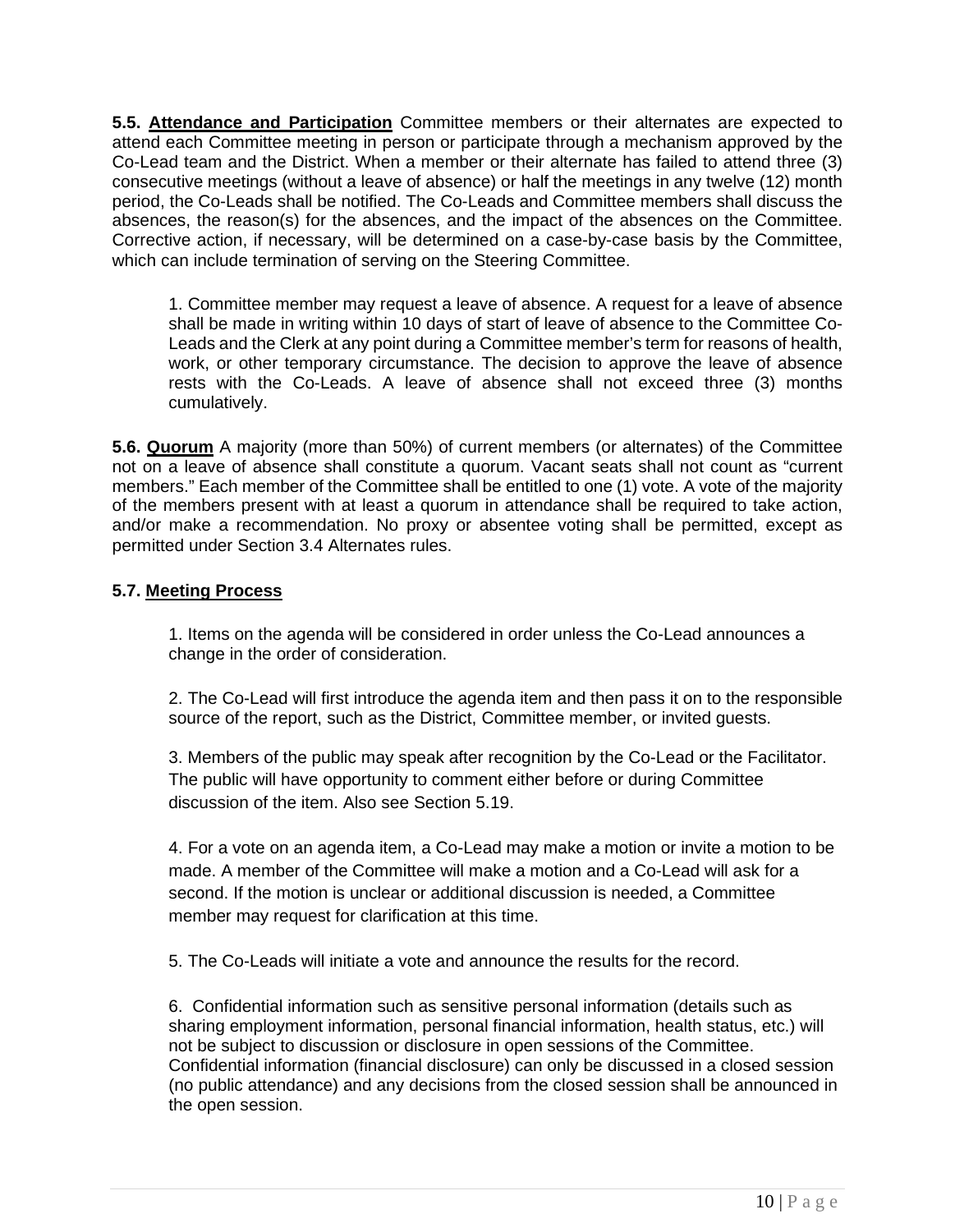<span id="page-10-0"></span>**5.8. Motions** All official acts of the Committee shall be taken by a motion, duly made, seconded and adopted by a vote of the Committee members. Any Committee member, including the Co-Leads, can make motions and seconds.

<span id="page-10-1"></span>**5.9. Voting** A quorum of Committee members must be present and eligible to vote. All actions of the Committee shall be adopted by a majority "yes" vote. A roll call vote must be held when requested by any Committee member in attendance.

<span id="page-10-2"></span>**5.10. Motions to Reconsider** If a Committee member wishes to reconsider an agenda item that was previously voted upon, the following process must be followed.

1. A motion to reconsider on a previously decided agenda item may not be made at the same meeting in which the item was voted upon. The Committee member who would like the item reconsidered must wait until the following meeting to make the motion.

2. The Committee member who wishes to reconsider the item must inform the Co-Leads and the Clerk of his/her request with an explanation for the reconsideration before the next meeting. The request for reconsideration will be added to the next meeting agenda.

3. The Committee member making the motion must have previously voted with the majority of the Committee on the agenda item they would like to have reconsidered. If they voted for the minority opinion, they cannot request reconsideration. If the item was a hearing required by law, a motion to reconsider may not be made.

4. The approval of the motion to reconsider must pass by a super-majority vote (at least 2/3) of the Committee before any reconsideration can be taken. If the super-majority of Committee members do not vote in favor to reconsider the item, then the Committee member may request a note be added into the meeting minutes acknowledging their wish to change their vote.

5. If the Committee vote in favor of reconsidering the agenda item, then a revote must occur at the next regular meeting. This is to ensure that all Committee members are aware that the item will be reconsidered, and all members have the opportunity to attend. The revote will replace the Committee's previous decision. Following this process means the revote of a previously decided agenda item must be at least two meetings after the original vote.

<span id="page-10-3"></span>**5.11. Disqualification from Voting** A Committee member shall be disqualified from voting on any matter in which he/she has a financial interest. See Attachment C (Conflict of Interests) of this Charter.

<span id="page-10-4"></span>**5.12. Minutes** The Clerk of the Committee shall prepare the minutes of each meeting of the Committee and/or record the meeting for public posting for digital/video media access by the public. The minutes shall be an accurate summary of the Committee's consideration of each item on the agenda, and an accurate record of each action taken by the Committee. At a subsequent meeting, the Clerk shall submit the minutes to the Committee for approval. Once approved, the Clerk will sign the minutes and keep them with the proceedings of the Committee. The official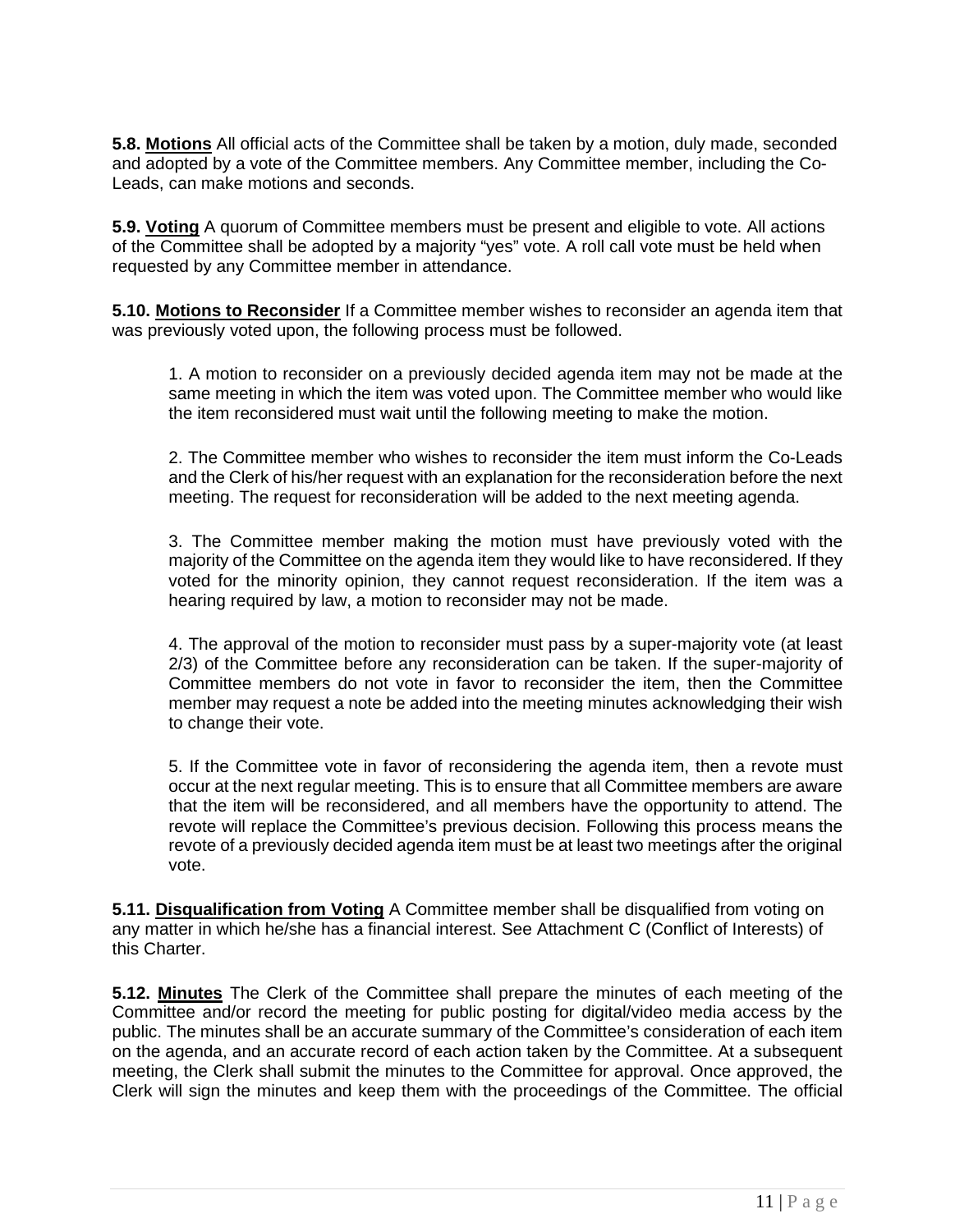Minutes, as approved by the Committee, recording any motions or actions taken by the Committee, shall be prepared, and submitted to the Clerk.

<span id="page-11-0"></span>**5.13. Meeting Materials** The District shall make meeting materials available to Committee members and the public prior to or by the Steering Committee meetings. The meeting materials will be available on the District website and provided at in-person Steering Committee meetings.

1. If any Committee member would like to pass out information or provide a report to the Committee regarding an agenda item, the member must provide the materials to the Clerk at least 48 hours prior to the meeting for distribution to the Committee, unless otherwise stated by a determination and prior vote of the Committee to change the deadline of submissions.

<span id="page-11-1"></span>**5.14. Public Records** All records of the Committee shall be kept and provided to the public in accordance with the provisions of the California Public Records Act (commencing with Section 6250 of the California Government Code).

<span id="page-11-2"></span>**5.15. Adjournment** The Committee may adjourn any meeting to a time and place specified in the motion of adjournment, notwithstanding less than a quorum may be present. If no members of the Committee are present at regular or special meeting, the Clerk may declare the meeting adjourned to a stated time and place.

<span id="page-11-3"></span>**5.16. Annual Report** A draft of any annual report prepared by the District will be provided to the Committee before it is finalized or presented to the District Board. The report will highlight the activities, accomplishments, and future goals of the Committee.

<span id="page-11-4"></span>**5.17. Progress Reports** Progress reports and recommendations about work of the Committee will be provided to the Committee before it is presented to the District Board.

<span id="page-11-5"></span>**5.18. Communications from the District** Committee members must sign up for and remain on both the Community Air Protection and Steering Committee listservs to ensure they are informed of all events relating to the Committee and the Community Air Protection program.

<span id="page-11-6"></span>**5.19. Public Participation** Public participation in Committee meetings shall be allowed as follows. A member of the public can be asked, but shall not be required, to register their name, to provide other information, or to complete a questionnaire.

1. An opportunity for members of the public to directly address the Committee on any item voted upon by the committee on the agenda shall be provided before or during the Committee's consideration of the item.

2. The agenda will provide for a public comment on items not on the agenda which are within the subject matter jurisdiction of the Committee following the New Business agenda item and during the general public comment agenda item.

3. The Co-Leads of the Committee may establish reasonable limits on the amount of time allotted to each speaker on an item, and the Committee may establish reasonable limits on the total amount of time allotted for public testimony on an item. When further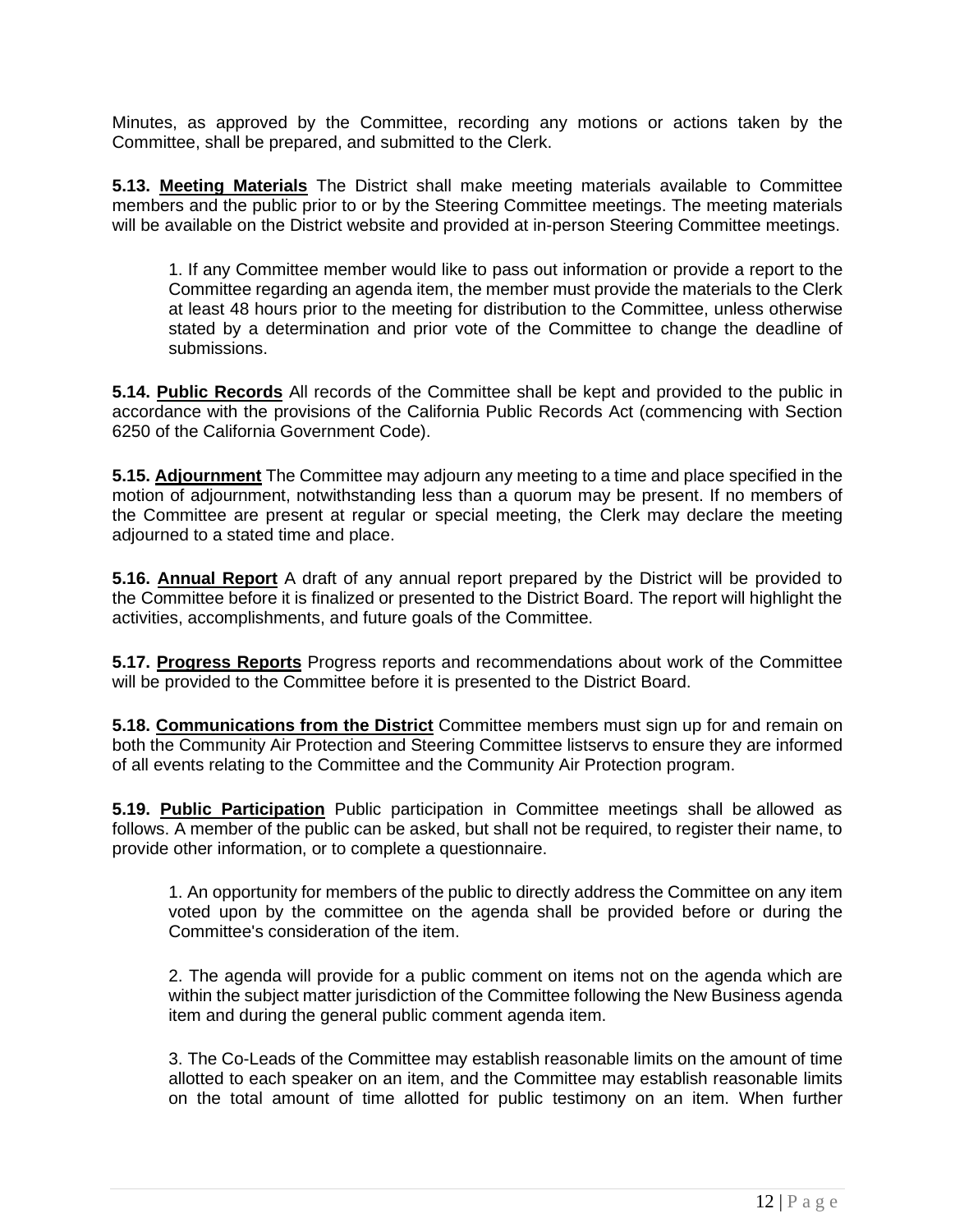discussion is required, the Committee may vote to allow time in the agenda of the following meeting.

<span id="page-12-0"></span>**5.20. Stipend** Stipends will be determined annually by the District. The consideration of stipend amount for each eligible Committee member is dependent on availability of funding. See Stipend Policy in Attachment E of this document.

#### <span id="page-12-2"></span><span id="page-12-1"></span>**ARTICLE VI. SUBCOMMITTEE MEETINGS**

**6.1. Authority** All subcommittees and workgroups established by the Committee are advisory only. These subcommittees and workgroups will be established by a majority vote of the Committee. All subcommittees or workgroups may be dissolved at any time by the majority vote of the Committee.

<span id="page-12-3"></span>**6.2. Appointment** The Co-Leads will appoint a Steering Committee member and an Alternate to be the sub-committee lead. All sub-committees will be composed of less than a quorum of Steering Committee members.

<span id="page-12-4"></span>**6.3. Subcommittee Meetings** Meetings of Subcommittees/workgroups shall be held at times and places determined by agreement of the subcommittee. A majority of those Committee members assigned to a Subcommittee shall constitute a quorum. Subcommittee/workgroup meetings are not considered a regular meeting.

### <span id="page-12-6"></span><span id="page-12-5"></span>**ARTICLE VII. COMMITTEE MEMBERS CODE OF CONDUCT**

**7.1. Codes of Conduct** The success of the Committee depends on full participation of all committee members. All committee members will recognize and adhere to the meeting rules and guidelines of participation outlined in this Article.

#### <span id="page-12-7"></span>**7.2. General Conduct of Committee** Members will:

- a. Treat each other and everyone with courtesy, respect, refrain from disruptive behavior, personal attacks, and derogatory comments;
- b. Be fair, impartial, and unbiased towards committee members, the public, and the District;
- c. Use the speaker sequencing system identified by the Co-leads for an agenda item. The speaker sequencing system will allow all members the opportunity to speak. Any member who wishes to speak must wait to be acknowledged by the Co-Leads before speaking;
- d. Strive to hold each other accountable for following the general conduct of the committee.
- e. Move to require the Co-Leads to enforce the codes of conduct, and the Co-Leads shall do so upon a request from a member;
- f. Preserve order and decorum during the meeting; including not to delay or interrupt the proceedings or the orderly conduct of the Committee, or disturb any member while speaking, by conversation or otherwise, or disobey the meeting instructions of the facilitator, or the Co-Leads, except as otherwise provided in this document.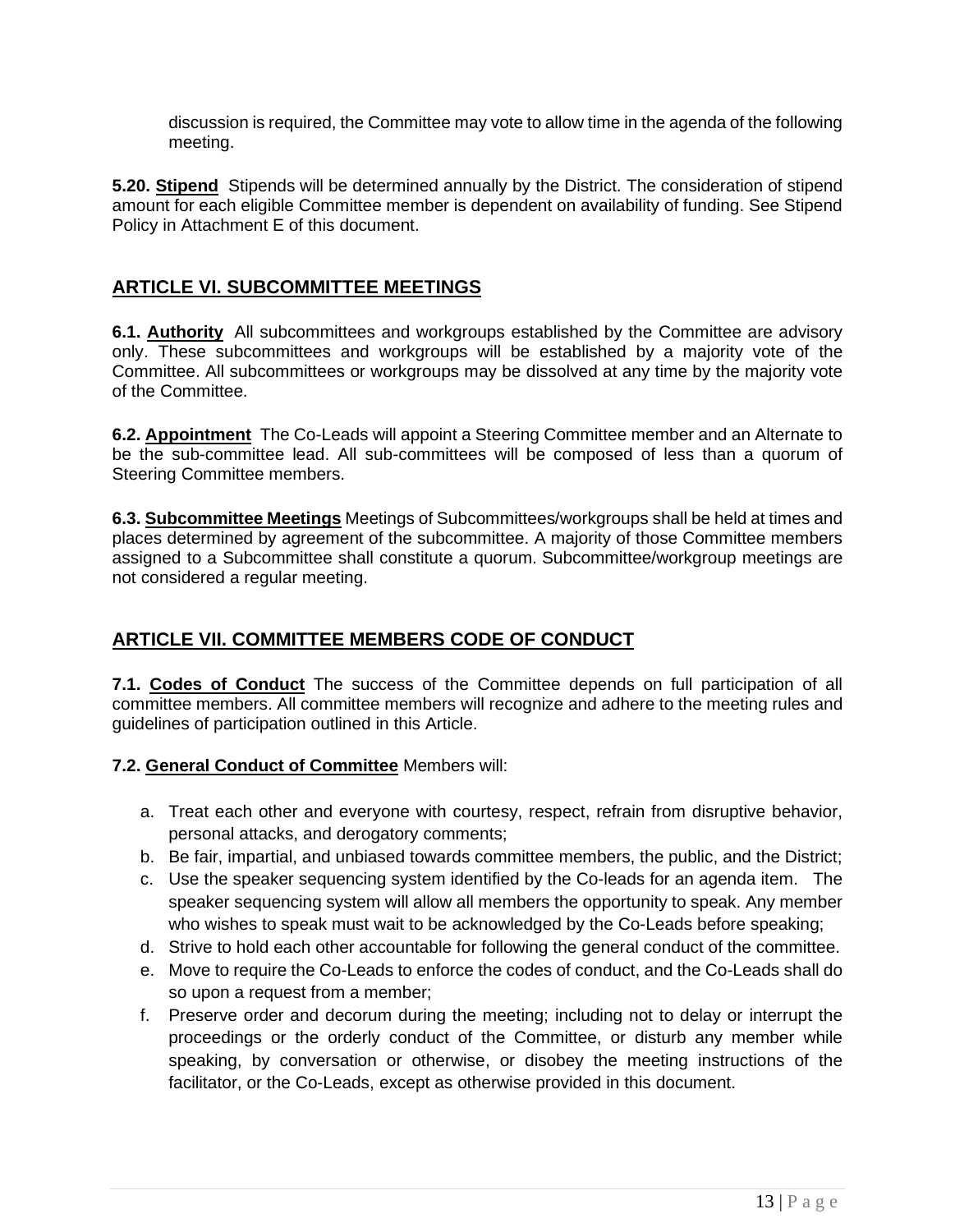<span id="page-13-0"></span>**7.3 Conduct with Committee Decision Process** Members will: value each other's time and attempt to build consensus on an item through an opportunity for dialogue. But, when this is not possible, the majority vote shall prevail, and the majority shall show respect for the opinion of the minority. The minority opinion will have the right to dissent from, protest, or comment upon any action of the committee. Committee members will respect each other's opportunity to speak and, if necessary, agree to disagree; avoid offensive negative comments and will practice civility and decorum during discussions and debate. Each member is to respectfully assist the Co-Leads' exercise of the affirmative obligation to maintain order.

<span id="page-13-1"></span>**7.4 Conduct with District Staff** Members will: treat District staff professionally and refrain from publicly criticizing individual employees; avoid involvement in personnel issues; discuss directly with the District accountability as appropriate, any displeasure with a department or staff; and request answers to questions on District agenda items prior to the meeting whenever possible.

<span id="page-13-2"></span>**7.5 Conduct with the Public** Members will: make the public feel welcome; be impartial, respectful, and without prejudice toward the public; listen courteously and attentively to public comment; not argue back and forth with members of the public; and make no promises to the public on behalf of the Committee.

<span id="page-13-3"></span>**7.6 Conduct with Other Agencies, Boards and Commissions** Members who are representing the Committee will do the following when working with outside entities, including but not limited to agencies, boards, commissions, non-profit groups, legislative bodies, research groups, etc.:

1. Represent a positive image of the Committee;

2. Treat all members of the organization, agencies, boards, and commissions, etc. with appreciation and respect;

3. Show tolerance and respect for other agencies' opinions and issues and, if necessary, agree to disagree;

4. Represent only the official adopted policies or positions of the Committee;

5. If a member chooses to express their own opinions and positions, the member must explicitly state when their opinion/position do not represent the Committee. The representing member must not allow or infer that his/her personal opinions are those of the Committee.

<span id="page-13-4"></span>Committee members do and have the ability to advocate or discuss issues that have been adopted by or are the standing policy of the Committee. Any member that has been requested to represent the Committee and/or as a Committee member with outside entities must notify the Committee and the Clerk prior to specifically going as a representative of the Committee so all Committee members can be informed.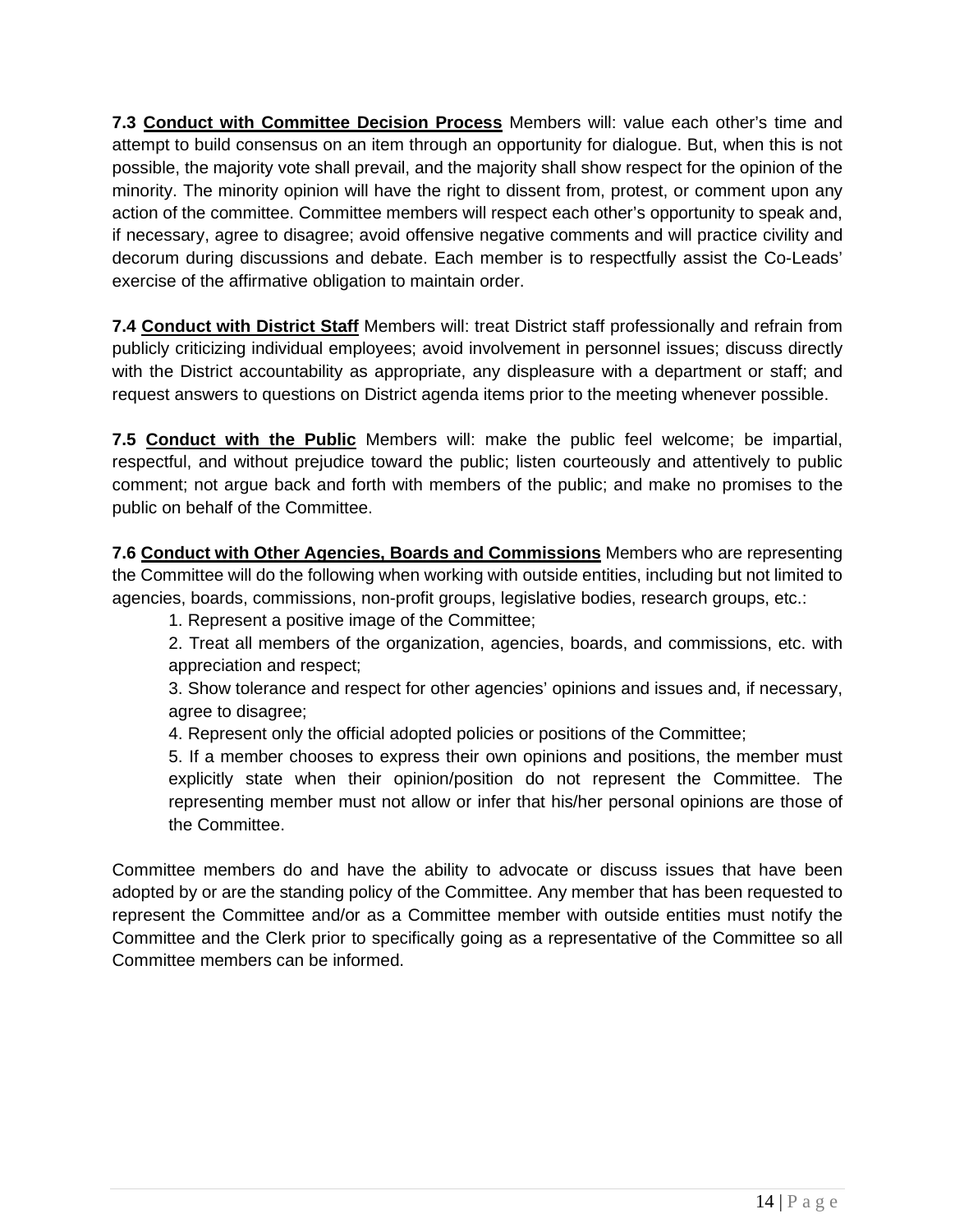# **ARTICLE VIII. AMENDMENTS AND DECISION-MAKING PROCESS**

#### <span id="page-14-0"></span>**8.1 Decision Making Process** See Attachment D

Our goal is to build a process that lets all voices be heard and understood. That will not always result in agreement from all participants. The goal of consensus building will also be required to address difficult problems or concerns where agreement is not easy to achieve. Incorporating this process will help our decisions be more inclusive, democratic and have more accountability.

<span id="page-14-1"></span>**8.2 Amendments** This Charter will be reviewed annually by the Committee. The review may conclude that no revisions are necessary, and the existing Charter will remain in effect. If, however, minor revisions are needed, these can be proposed for District review and then adopted by a vote at a noticed Committee meeting. Should there be major revisions needed, the Committee will form a working group/subcommittee that will draft needed changes to be considered by the full Committee. The Draft will be: a) Distributed to all Committee members, b) Placed on the AB 617 Committee Web page, c) provided for District review and consideration, and d) Added to the Agenda for a future Committee meeting where the changes will be discussed publicly and voted on if the Committee determines it is ready for a vote.

# <span id="page-14-2"></span>**ARTICLE IX. ATTACHMENTS**

The list of attachments below is referenced in the Charter.

- A. Application Selection Process
- B. Participant Agreement
- C. Conflict of Interest Statement
- D. Decision-Making Tools "Consensus Building"
- E. Stipend Policy

This Amended Charter was approved by the South Sacramento-Florin Community Steering Committee and Sacramento Metropolitan Air Quality Management District on (date)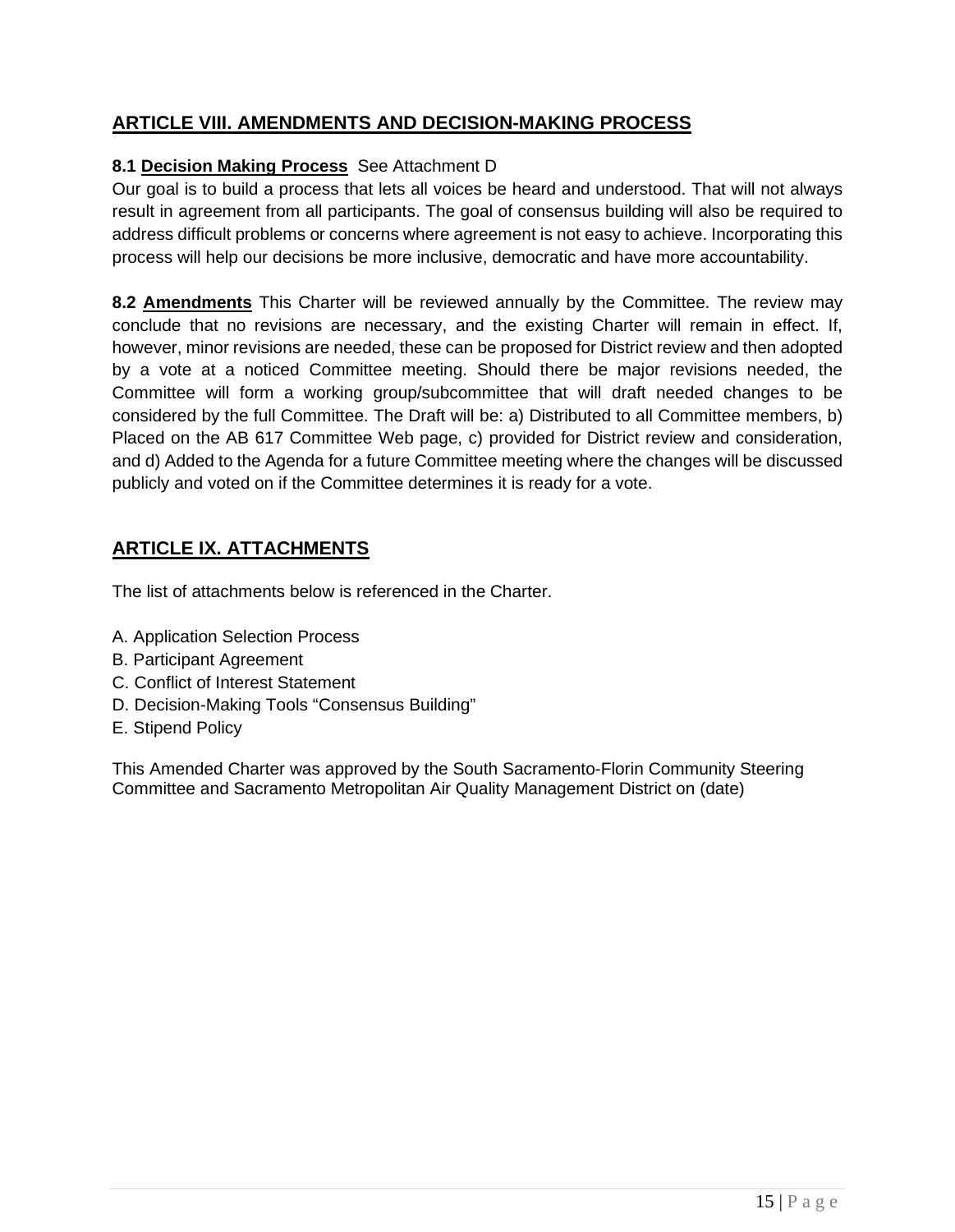# <span id="page-15-0"></span>**Attachment A: AB 617 South Sacramento – Florin CSC Selection Process**

The District is seeking to provide opportunity for the AB 617 Steering Committee participation to all applicants as feasible. A committee membership the size of up to 15 members seeking to create a balance of perspective provided by the following criteria:

1. A majority of committee membership must be residents within the defined community boundaries.

2. The core of the steering committee should directly represent the residents and businesses operating within the defined community.

3. Additionally, no more than one-third of the total voting members should include representatives from local community-based environmental/social justice organizations, city and county planning, transportation, health providers and public health agencies, and schools.

4. Only one steering committee member for an organization can be seated as the primary representative to avoid loading the committee with any single perspective. Organizational representatives should be verified annually to ensure authorized status remains valid.

5. Members of the committee may assign one alternate member in their place on the committee, if the primary member is unable to attend the meeting. (Must meet A and B below)

A. The alternate must be officially assigned as the primary member's alternate on the official membership roster kept by the District.

B. The alternate must meet the same membership criteria as the primary member, and must submit a committee membership application and sign the South Sacramento-Florin Steering Committee Participation Agreement (Attachment B).

C. The primary member is responsible to keep the alternate informed of committee activities and discussions so that continuous progress is possible without significant rehashing of previously discussed topics.

6. Applicants without valid affiliation are excluded from committee membership consideration, but will be invited to attend the committee meetings to provide input as members of the public. Exclusion from eligibility for membership includes items such as:

A. Applicants who claimed residence affiliation only, but whose residence is not or is no longer within the defined community boundaries.

B. Business entities or associations without an office address within the defined community boundaries.

C. Status change of an authorized representative for a specific agency, CBO, business or association that previously qualified an individual's committee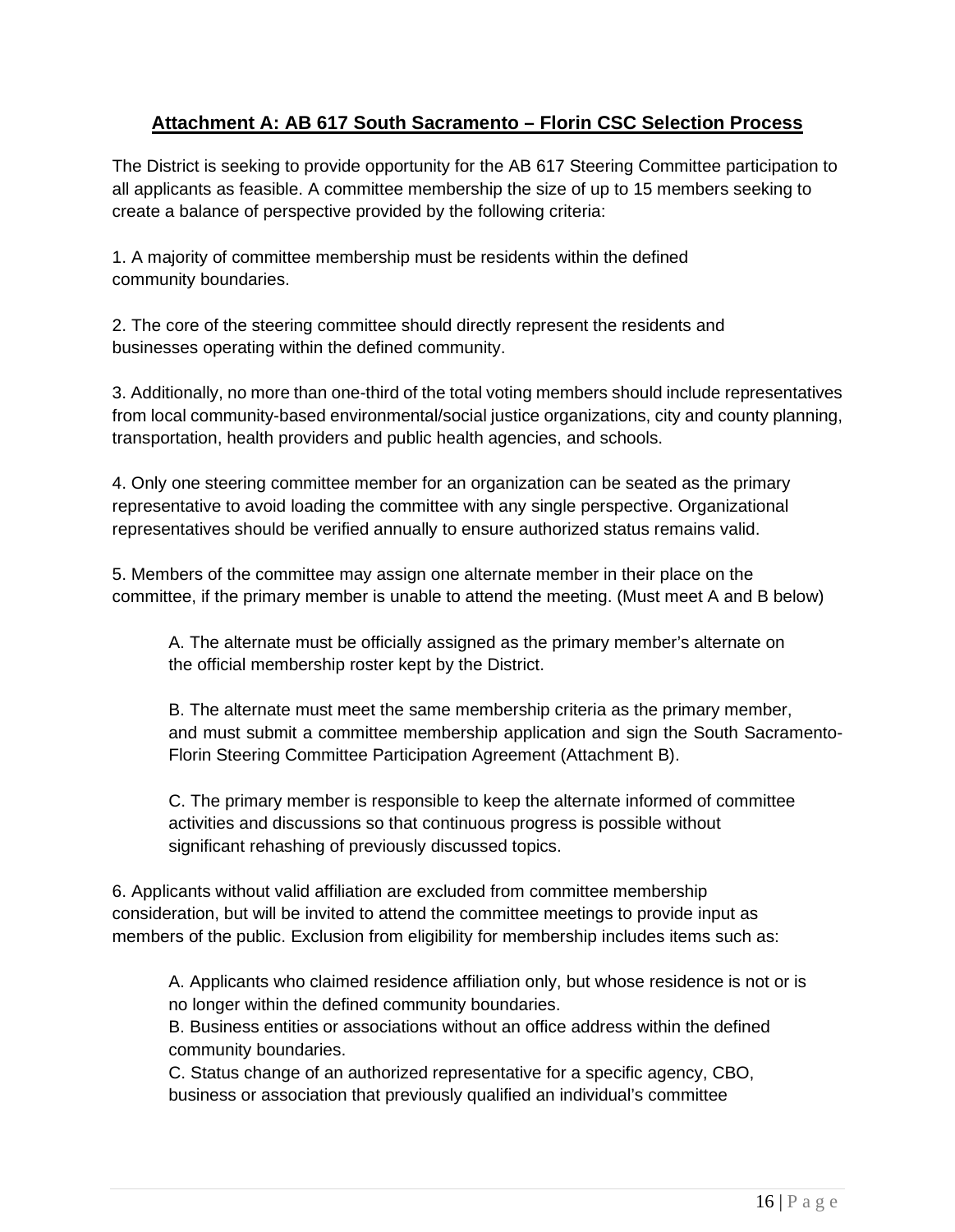membership, which now renders the them no longer eligible.

7. Government officials can serve as participants in the committee in an advisory role unless approved as a voting member.

The soliciting of applications advertisement will be placed on the Air District Website. In addition, authorized advertisements will be placed on approved social media sites, and the dissemination of information to community members, local elected representatives in the city and county, business associations and CBO's operating within the defined community boundaries.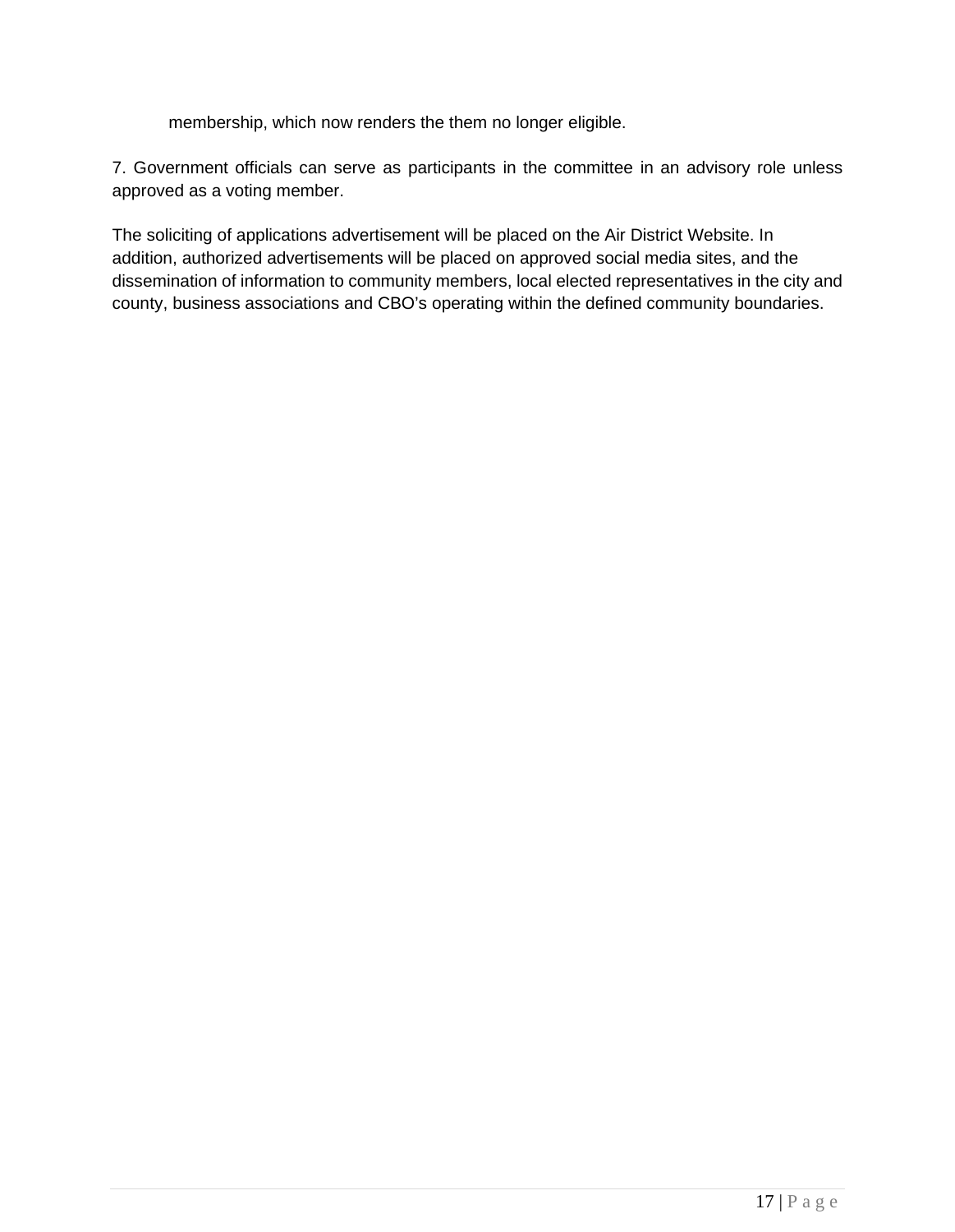#### <span id="page-17-0"></span>**Attachment B: South Sacramento – Florin Steering Committee Participation Agreement**

By signing this document, I agree during my term of service as a Primary or Alternate Steering Committee member to abide by all conditions of the South Sacramento-Florin Steering Committee (CSC) Charter. I also agree to following the principles, goals and expected conduct of the CSC to demonstrate how agencies, communities and the other stakeholders working in concert can achieve meaningful improvements in air quality in the South Sacramento-Florin Community.

- $\Box$  Understand, adopt, and support the principles of ensuring improved air quality is the South Sacramento-Florin defined boundaries.
	- o Our goal is to identify and remedy local air pollution impacts and associated health risk exposures to people who live, work, and play in and around the South Sacramento-Florin community. We are committed to working collectively with all stakeholders within the community inclusive of local residents, businesses, organizations, youth groups, schools, local, regional, and State governments, health agencies, and faith-based organizations. Working together to ensure all represented parties are heard and can agree on an outcome that protects community health.
- $\Box$  Provide strategic guidance, vision and oversight including but not limited to:
	- o Informing the development and implementation of Program(s) including Community Monitoring Plan and/or Community Emission Reduction Program.
	- $\circ$  Use of data analysis to help inform strategies to reduce unhealthy air quality risks.
	- o Tracking progress of the Program(s) using the agreed upon indicators at Steering Committee and subcommittees levels.
	- $\circ$  Identifying the most fair, effective, and feasible goals to bring about reduced risks to health within the South Sacramento-Florin community defined boundaries.
- $\Box$  Provide leadership and accountability by:
	- o Identifying key steps to success and identify the obstacles to achieving the goal.
	- o Developing solutions to overcome the obstacles encountered.
	- o Engaging affiliate businesses, community organizations, institutions of health, education, and government.
	- o Not ignoring those in my network of associates that can help work toward the common goals and principles of the CSC.
	- $\circ$  Serving as a vocal champion of the collective effort within the community.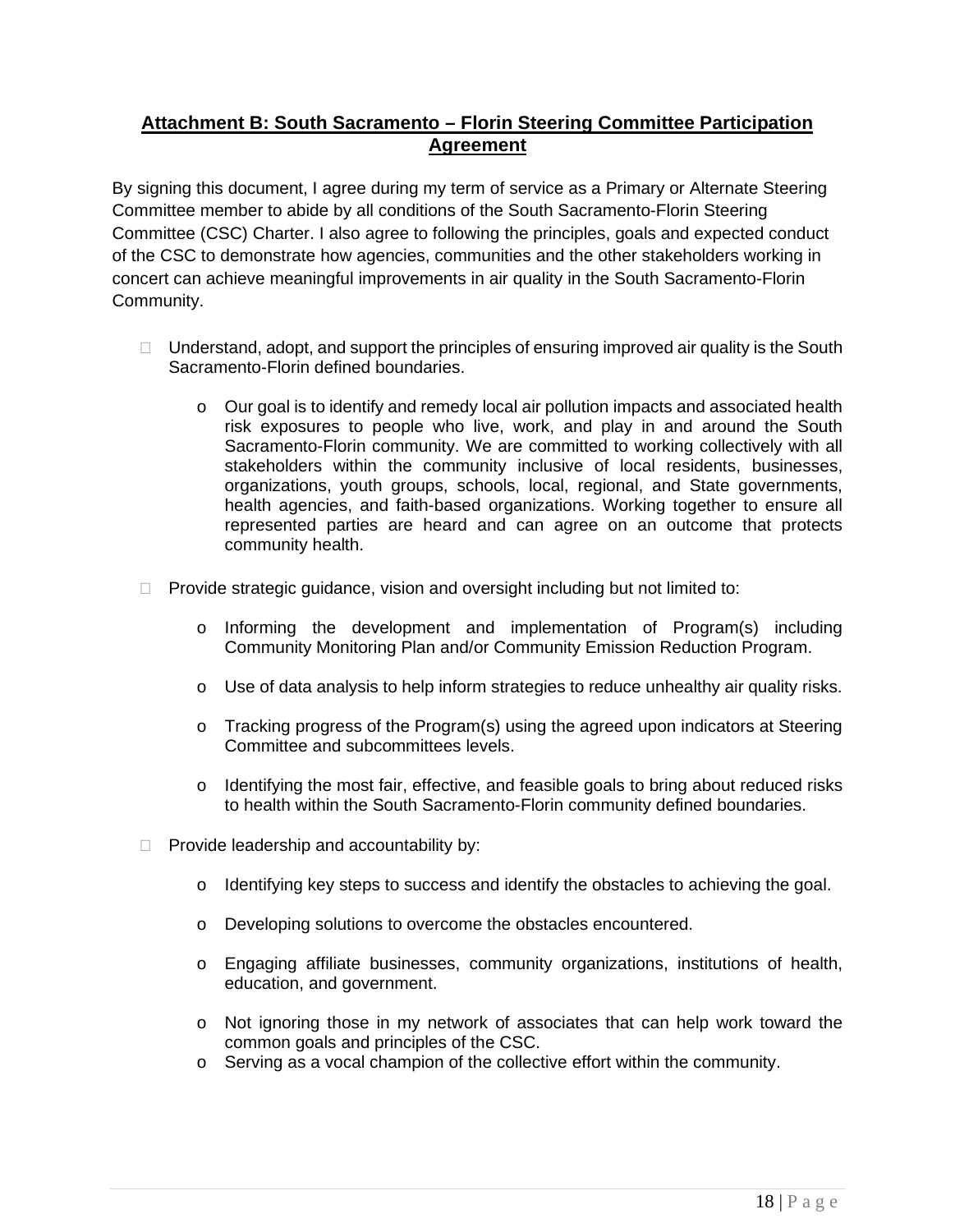- $\circ$  Working towards building consensus while recognizing that not everyone will agree on every issue.
- o Committing to resolve conflicts in a positive, swift, and constructive manner.
- $\circ$  Faithfully represent the affiliation category that you indicated you are representing, as shown on the CSC roster.
- $\Box$  Play an Active role by:
	- o Participating in-person and/or virtually as restricted by state and local Public Health recommendations at regularly scheduled meetings.
	- o Reviewing and pre-reading materials prior to meetings and coming prepared for engaged discussion, active listening, and respectful dialogue.
	- o Responding to emails, phone calls, notices, and surveys from the District.
	- o Committing to attending scheduled Steering Committee meetings. In addition, a few hours of preparation in between meetings is needed. Attendance at an occasional town hall meeting or subcommittee meetings to share the work of the CSC.

Identify your affiliation:

- 1. How are you a community member? (Check all that apply)
	- ( ) I am a resident living within the defined boundary.
	- ( ) I work at a business within the defined boundary .
	- ( ) I own a business within the defined boundary.

( ) I am a representative of a Community-Based Organization that operates within the defined boundary.

- 2. Representing or speaking on the behalf of (Check all that apply):
	- ( ) Myself
	- () Community-Based Organization. Please specify:
	- () Academia/Education/Healthcare. Please specify:

( ) Business, business association, or labor organization.

Please specify:

( ) Elected official's office from within the community boundaries.

Please specify:

() Other. Please specify:

Printed Name: **Example 12** 

Signature: \_\_\_\_\_\_\_\_\_\_\_\_\_\_\_\_\_\_\_\_\_\_\_\_\_\_\_\_\_\_\_\_\_\_\_\_\_\_\_\_\_\_\_\_ Date: \_\_\_\_\_\_\_\_\_\_\_\_\_\_\_\_\_\_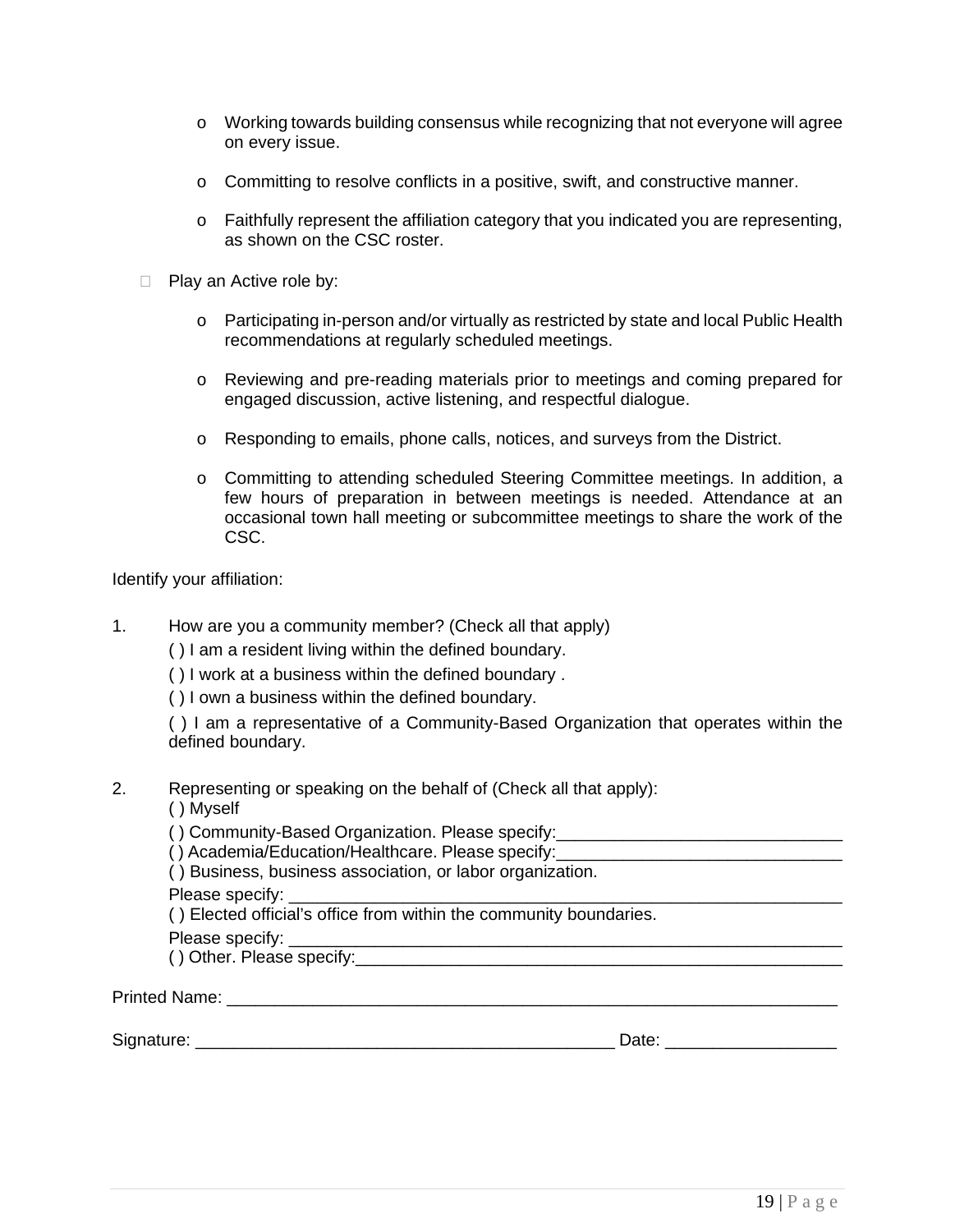| Phone Number: |  |  |  |
|---------------|--|--|--|
|               |  |  |  |

Email Address: **Email Address: Email Address:** 

**If you are representing or speaking on behalf of an organization or business specified in question no. 2, the responsible person of the organization or business is required to complete to the following:** 

By signing below, I, as a responsible person of the organization or business identified below, authorize that the Primary or Alternate Steering Committee member represents and speaks on the behalf of my organization or business. I understand that the Primary and Alternate Steering Committee member has agreed to abide by all conditions of the South Sacramento-Florin Steering Committee (CSC) Charter. I also understand that the Primary and Alternate Steering Committee member has agreed to follow the principles, goals and expected conduct of the CSC to demonstrate how agencies, communities and the other stakeholders working in concert can achieve meaningful improvements in air quality in the South Sacramento-Florin Community.

| Signature of Responsible Person: 2008. [19] Parameters and Responsible Person: | Date: the contract of the contract of the contract of the contract of the contract of the contract of the contract of the contract of the contract of the contract of the contract of the contract of the contract of the cont |
|--------------------------------------------------------------------------------|--------------------------------------------------------------------------------------------------------------------------------------------------------------------------------------------------------------------------------|
|                                                                                |                                                                                                                                                                                                                                |
|                                                                                |                                                                                                                                                                                                                                |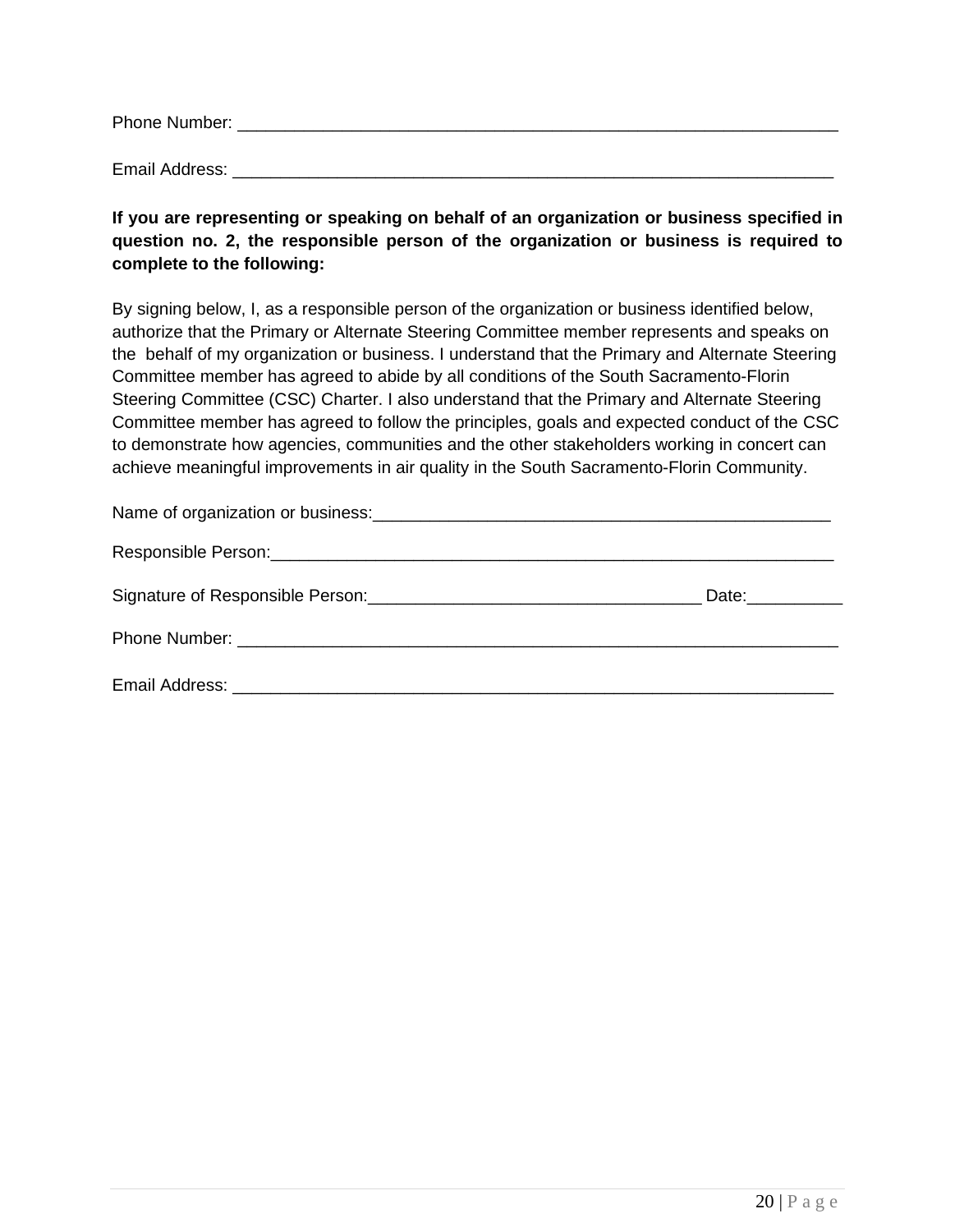# <span id="page-20-0"></span>**Attachment C: Conflict of Interest Statement for South Sacramento – Florin CSC**

| Name:      |           |
|------------|-----------|
| Phone:     | Email:    |
| Job Title: | Employer: |

Do you live, work, and/or own a business in the defined boundaries of the South Sacramento-Florin CSC? [ ] No [ ] Yes

Transparency related to members' financial, material, and vested interests is essential to ensuring public trust and building strong programs. Those seeking to serve on the Committee must disclose any actual, potential, or perceived conflicts of interest in their applications. Committee members must disclose such conflicts on an ongoing basis and failure to do so may result in dismissal from the Steering Committee.

"Interest" as used in this Conflict of Interest Disclosure Forum means a substantial financial, material, or vested interest in a business or organization that may be impacted by the work of this Committee. A person has a "**vested interest**" in a business or organization if they or their family members stand to benefit personally from its success. A financial, material, or vested interest is "**substantial"** if it is both greater than interests of the local general population and is large enough to actually impact that person's wellbeing. Note: These definitions recognize that most members of the community benefit in minor and indirect ways from the success of regulated businesses or operations. The intent of this Form is to focus on only those interests that standout when compared to the average community member.

A conflict of interest occurs when an individual's personal or professional interests and affiliations – family, friendships, financial, or social factors – could compromise his or her judgment, decisions, or actions as a member of the Steering Committee. Conflicts of interest can be differentiated between actual, potential, and perceived conflicts of interest. **An actual conflict** exists if an action taken by a member **will** result in a financial or personal gain or loss to the member or to the member's relative or any business/organization in which they have a material interest. **A potential conflict** exists if an action taken by a member **may** result in a financial or personal gain or loss to the member or to the member's relative or any business/organization in which they have a material interest. **A perceived conflict**  exists when the public or a third party could form the view that a member's private or professional interests could improperly influence their decisions or actions, now or in the future.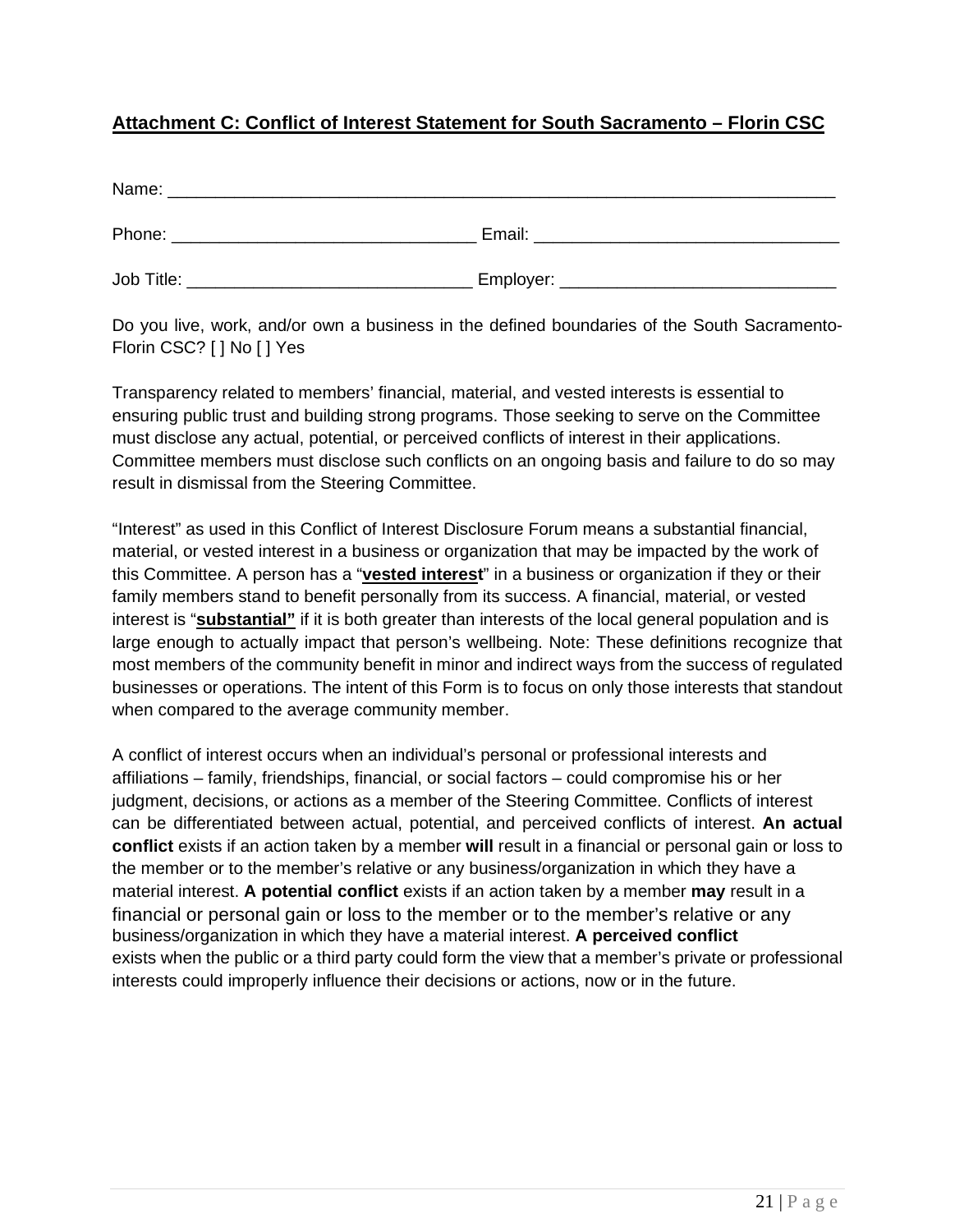List all names under which you or members of your household do any business which may be impacted by the programs of the South Sacramento-Florin Community Steering Committee decisions. Include the business address and a brief description of the business: (add rows as needed)

| <b>Name of Business</b> | <b>Business Address</b> | <b>Description</b> |
|-------------------------|-------------------------|--------------------|
|                         |                         |                    |
|                         |                         |                    |
|                         |                         |                    |

If you, a member of your household, or the business/organization you own or work for has engaged or intends to engage in any financial transactions with businesses or organizations that may be impacted by the South Sacramento-Florin Community Steering Committee decisions, please describe the nature of the transactions and the amount of money involved. **or organization is "impacted"** if it is subject to additional emission reduction requirements, or if it is otherwise affected in a substantial way. *For example, include professional or service contracts, grants awarded, and provisions of materials or supplies.* 

| <b>Name of Business</b> | <b>Type of Transaction</b> | <b>Amount of Transaction</b> |
|-------------------------|----------------------------|------------------------------|
|                         |                            |                              |
|                         |                            |                              |
|                         |                            |                              |

Do you, or a member of your household have, or think you may have, any actual conflicts of interest relative to your role on the committee? [ ] NO [ ] YES **If YES, please describe:**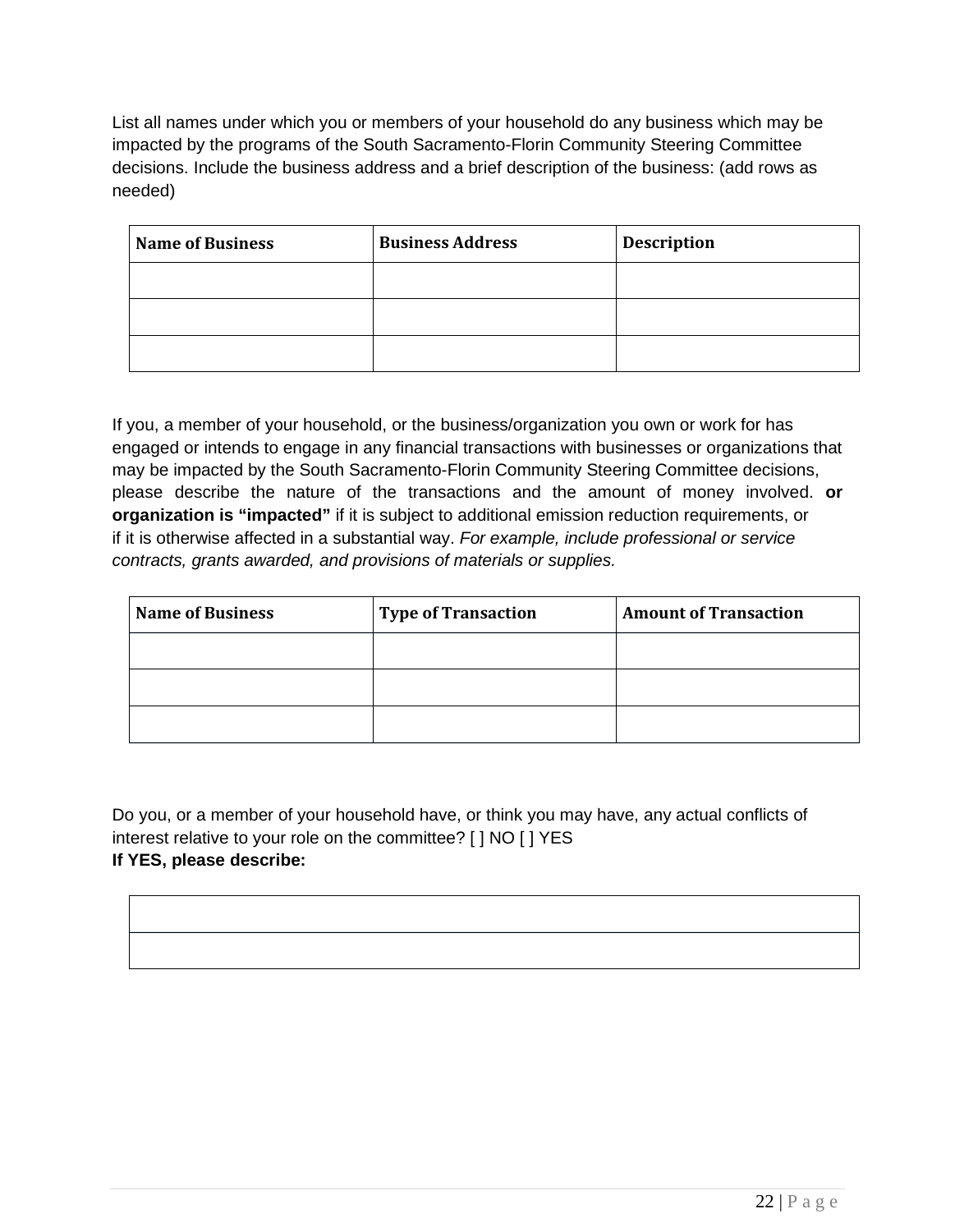Do you or a member of your household have, or think you may have, any potential conflicts of interest relative to your role on the committee? [ ] NO [ ] YES

#### **If YES, please describe:**

Are you aware of any situations that might give the appearance of a conflict of interest – even if it may not be a potential or actual conflict of interest – relative to your role on the committee? [ ] NO [ ] YES

#### **If YES, please describe:**

My signature on this document affirms that all information I have supplied for this form is true and complete to the best of my knowledge and that I will update this information on an ongoing basis should any relevant situation(s) arise. I understand that failure to disclose conflicts may result in dismissal from the Committee.

Signature: \_\_\_\_\_\_\_\_\_\_\_\_\_\_\_\_\_\_\_\_\_\_\_\_\_\_\_\_\_\_\_\_\_\_\_\_\_Date: \_\_\_\_\_\_\_\_\_\_\_\_\_\_\_\_\_\_\_\_\_\_\_\_\_\_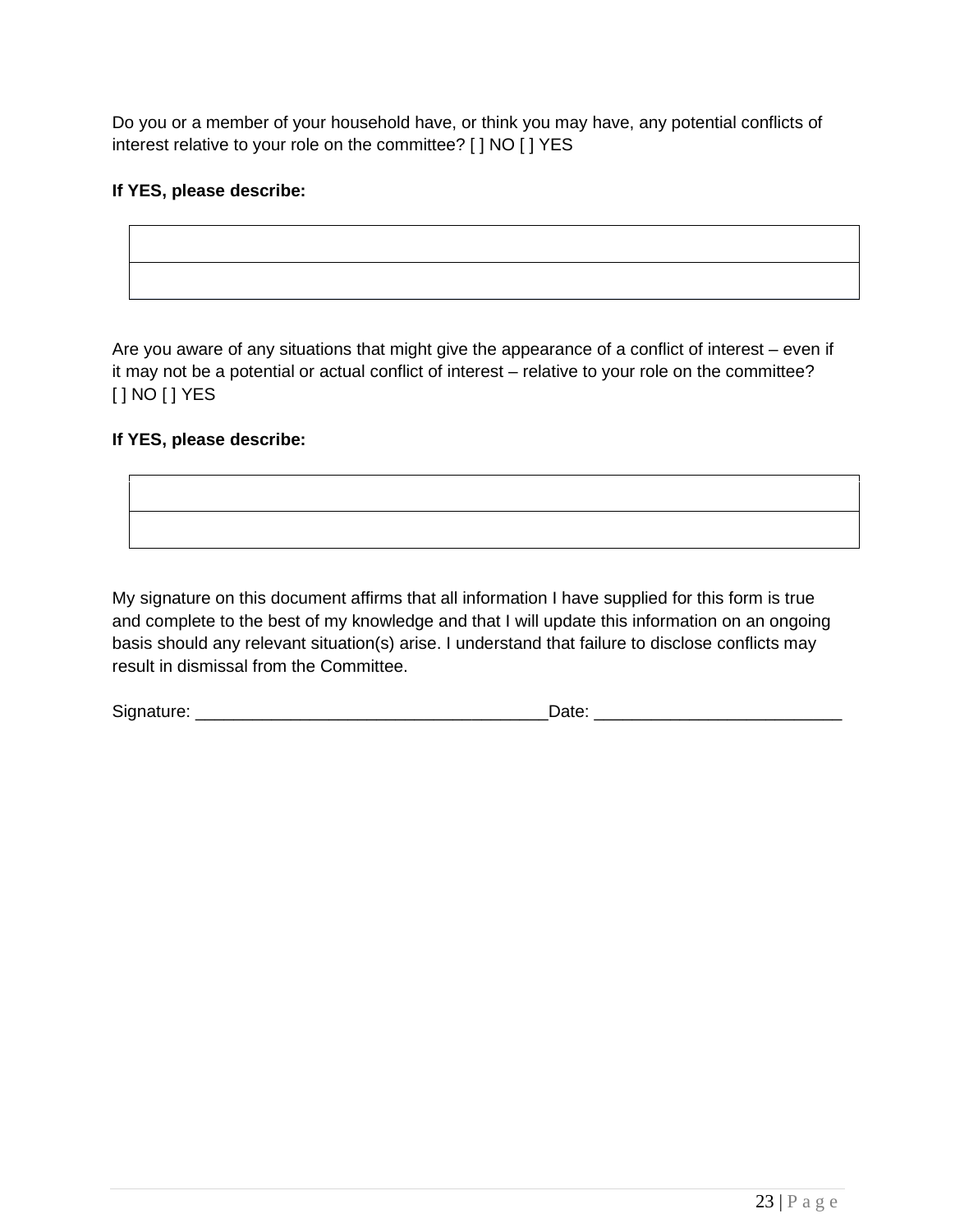|  | <b>Attachment D: Decision-Making Tools "Consensus Building"</b> |  |  |  |
|--|-----------------------------------------------------------------|--|--|--|
|--|-----------------------------------------------------------------|--|--|--|

<span id="page-23-0"></span>

| <b>Decision Making</b>                                                 | <b>Description</b>                                                                                                                                                                                                                                                                                                                                                                                                                                 | <b>Pros</b>                                                                                                                                                                                                                                                                      | <b>Cons</b>                                                                                                                                                                                                   |
|------------------------------------------------------------------------|----------------------------------------------------------------------------------------------------------------------------------------------------------------------------------------------------------------------------------------------------------------------------------------------------------------------------------------------------------------------------------------------------------------------------------------------------|----------------------------------------------------------------------------------------------------------------------------------------------------------------------------------------------------------------------------------------------------------------------------------|---------------------------------------------------------------------------------------------------------------------------------------------------------------------------------------------------------------|
| <b>Voting/Majority</b><br><b>Rule</b>                                  | Each member is<br>$\mathbb{R}^n$<br>given one vote to<br>register opinion.<br>Largest number of<br>votes wins.                                                                                                                                                                                                                                                                                                                                     | Decisive and<br>П.<br>quick                                                                                                                                                                                                                                                      | "Winners" and<br>П<br>"Losers"<br>Does not always<br>$\Box$<br>deal with<br>complexity of<br>issue                                                                                                            |
| <b>Consensus with</b><br>a Range of<br>Support/<br><b>Disagreement</b> | Disagreement is<br>$\Box$<br>dealt with as a<br>problem to be<br>solved<br>Consensus with:<br>$\mathbb{R}^n$<br>Qualified<br>П.<br>Disagreement-<br>can "live with it;"<br>agree to let<br>proposal go<br>forward with<br>concerns recorded<br>as part of decision<br>Fundamental<br>П.<br>Disagreement-<br>proposal cannot<br>go forward, those<br>in this category<br>must suggest<br>alternatives that<br>might<br>accommodate all<br>interests | Comprehensive<br>0<br>look at problem<br>Benefit of<br>П<br>understanding<br>wisdom of those<br>who disagree<br>without stopping<br>process<br>Inclusive:<br>П.<br>considers<br>everyone's point<br>of view<br>Allows one to stop<br>П.<br>agreement if<br>vehemently<br>opposed | Takes time<br>$\Box$<br>Requires<br>$\Box$<br>commitment to<br>participate, which<br>can be<br>uncomfortable for<br>some<br>Must consider<br>$\mathbb{R}^n$<br>power imbalances<br>and political<br>pressures |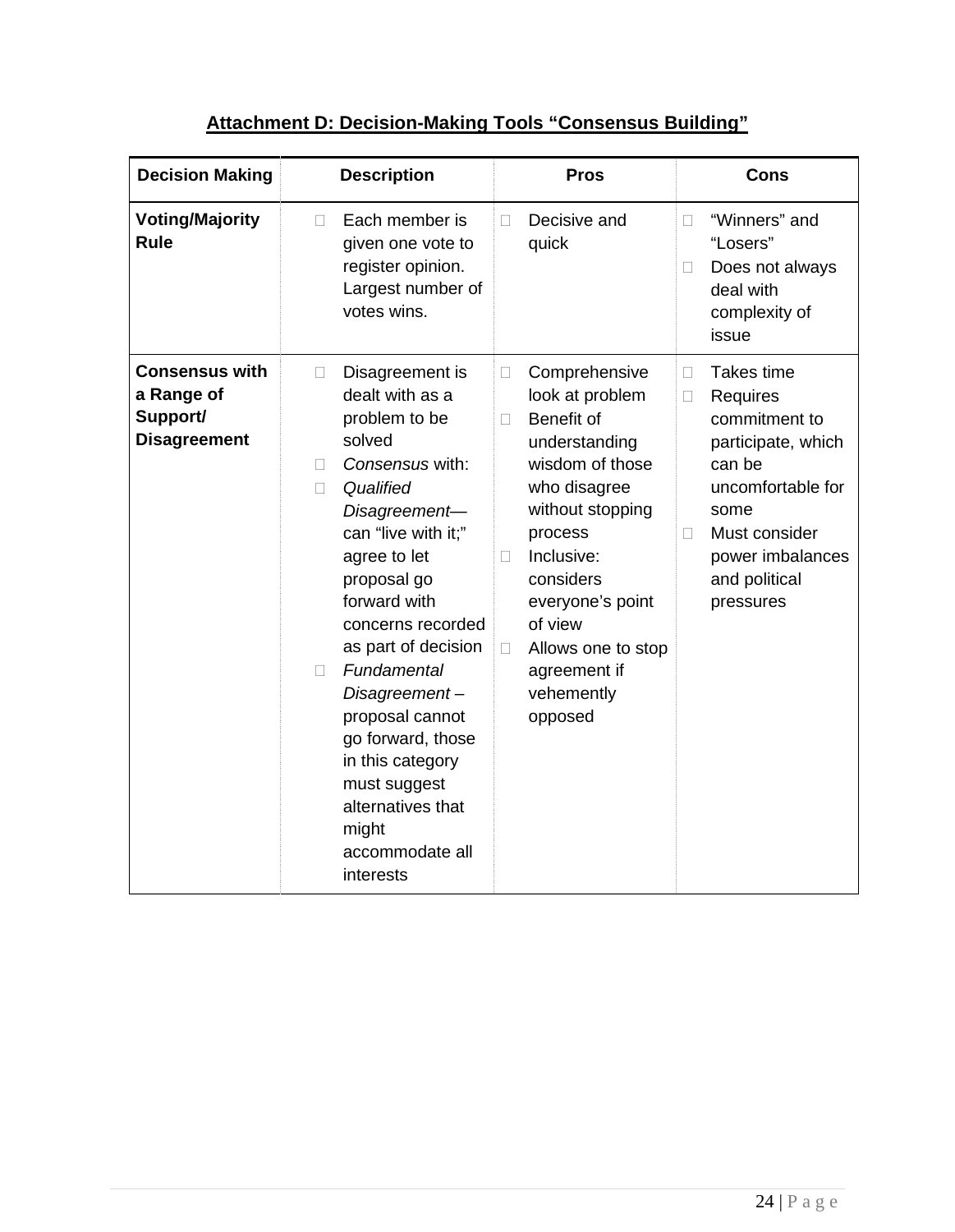### **Decision-Making Approach**

#### **Consensus Seeking Model**

The consensus seeking process is based on principles of "consensus with accountability." Consensus with accountability always requires all members to try to reach consensus while supporting and expressing their self-interest and interests of the communities they represent. In the event a member must reject a proposal that member is expected to provide a counter proposal that legitimately attempts to achieve their interest, and the interests of the other members. When seeking consensus, the Committee will consider a range of definitions for support.

This range shall include:

| <b>Unqualified Support:</b>      | Full agreement with all aspects of a proposal                                                                                                                                                                                                                                                                                                                                                                |  |  |
|----------------------------------|--------------------------------------------------------------------------------------------------------------------------------------------------------------------------------------------------------------------------------------------------------------------------------------------------------------------------------------------------------------------------------------------------------------|--|--|
| <b>Strong Support:</b>           | Support for all or most aspects of a proposal.                                                                                                                                                                                                                                                                                                                                                               |  |  |
| <b>General Support:</b>          | Support for all or most aspects of a proposal.<br>No fundamental disagreement with the key<br>aspects of the proposal. Includes having<br>unanswered questions that need additional<br>information or clarification.                                                                                                                                                                                         |  |  |
| <b>Qualified Disagreement:</b>   | Significant disagreement with one or more<br>aspects of a proposal; however, can live with<br>the proposal as packaged. (i.e. overall,<br>suggested proposal is better than leaving<br>things as they are now or doing nothing) In<br>this "not happy" but I'll live with it" option,<br>parties will be asked to work on generating<br>alternative options or language that address<br>the concerns of all. |  |  |
| <b>Fundamental Disagreement:</b> | Disagreement with aspects of proposal.<br>Not will to support of live with the proposal as<br>it stands<br>Members with this opinion must suggest<br>alternative that move the proposal toward<br>accommodating the interests off all.                                                                                                                                                                       |  |  |
| <b>Abstention:</b>               | At times, a pending decision may be<br>infeasible for a member to weigh in on.                                                                                                                                                                                                                                                                                                                               |  |  |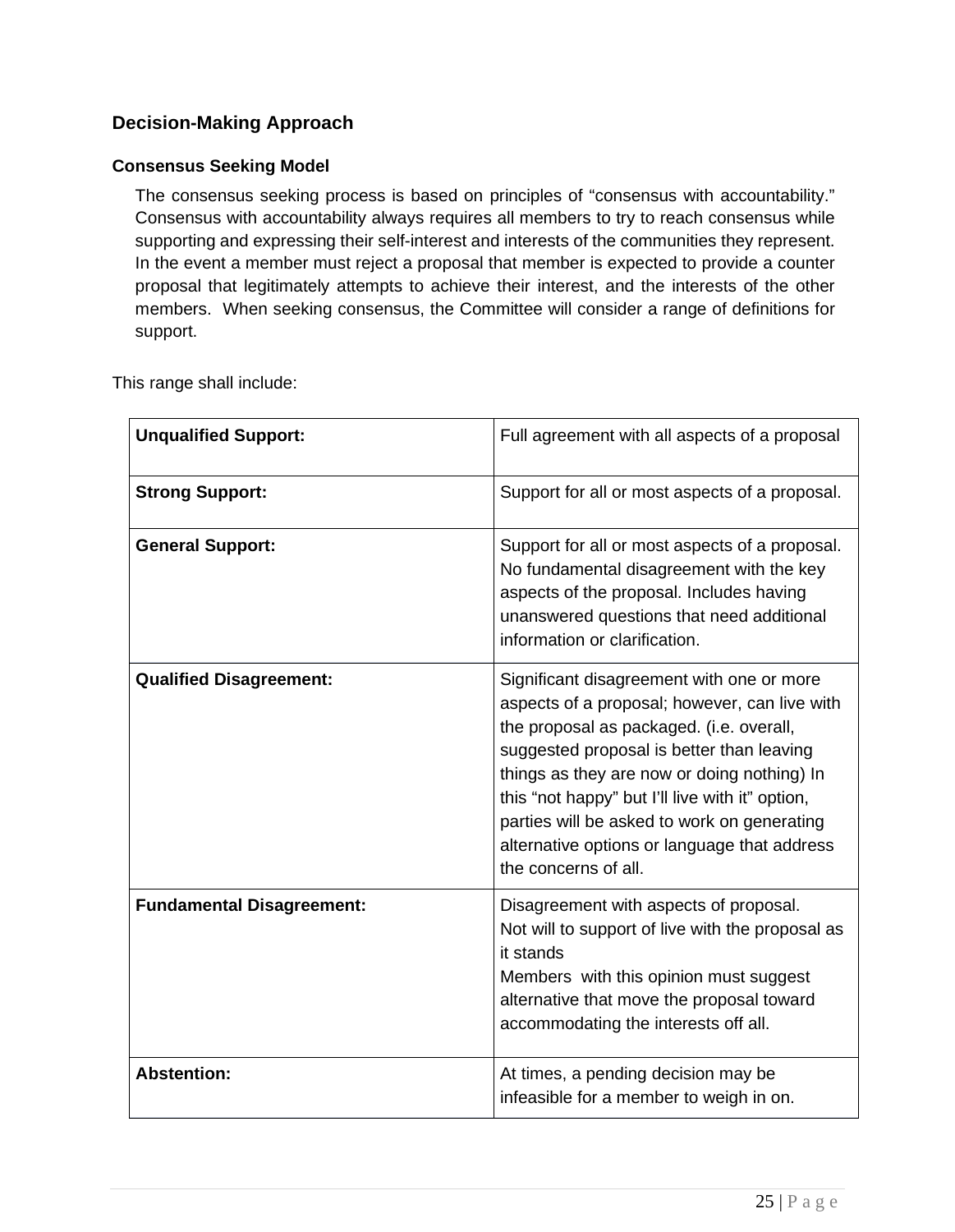The goal is for all members to be in the Support (Unqualified, Strong, or General) range of agreements. The Committee will reach consensus when majority of Members are at Support and only a minority of Members are at a Qualified Disagreement stage. These disagreements must be noted and presented to the CSC as minority perspectives or recommendations. Alternatives proposed by Members that are at a Qualified Disagreement and Fundamental Disagreements level will be discussed before the group is deemed to reach consensus. Members that abstain from proposals are encouraged to explain why abstention is in their best interest.